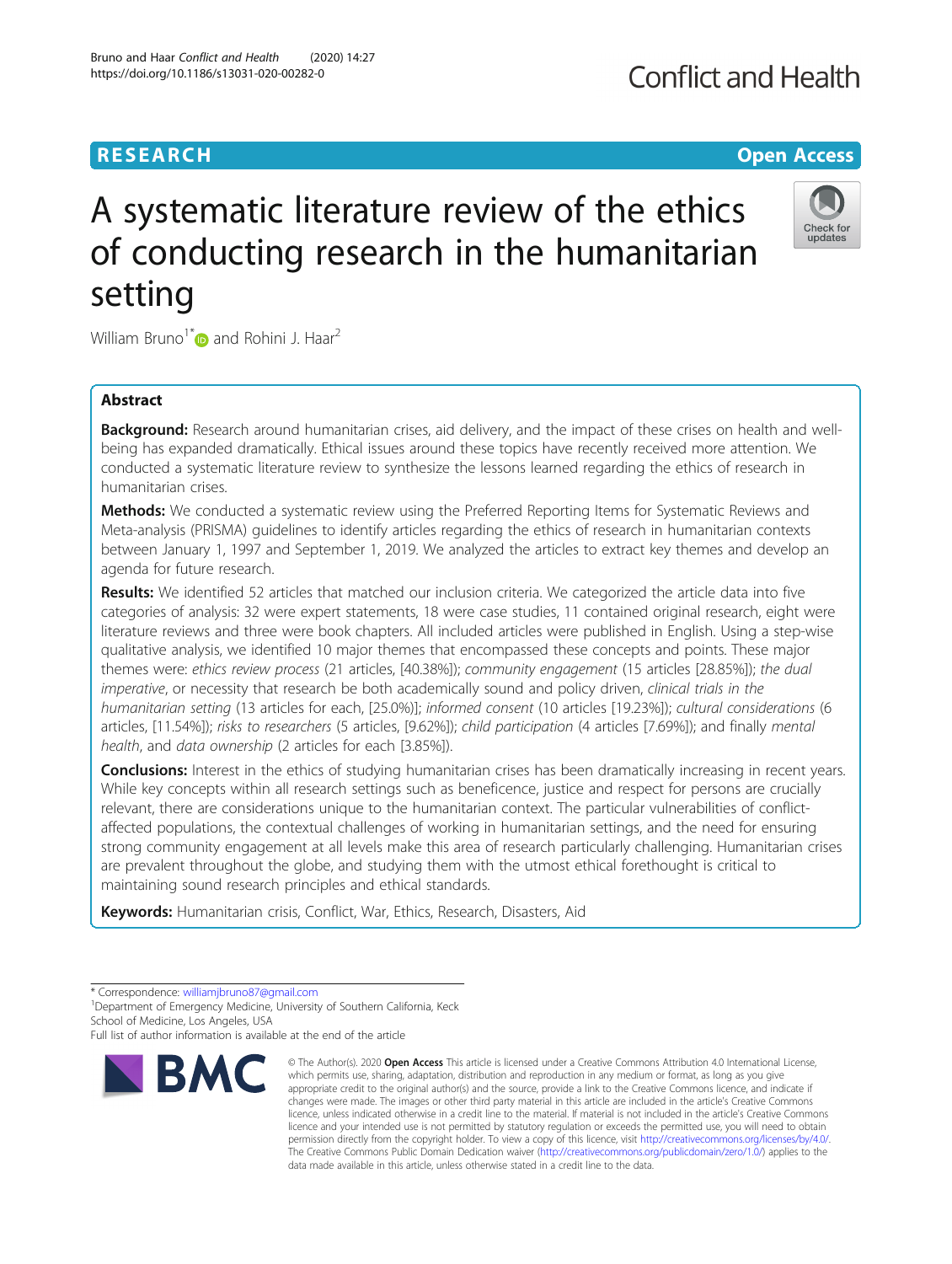#### Background

Defined as both natural and man-made disasters, along with both acute and chronic conflicts, humanitarian crises threaten the lives and livelihoods of over 131 million people in the world today [[1\]](#page-15-0). With more than 68.5 million people currently displaced, 25.4 million of whom are refugees outside their country of origin, the global community is witnessing urgent humanitarian issues that are crossing borders and impacting even those states and communities once thought immune [[2,](#page-15-0) [3](#page-15-0)]. Humanitarian aid is the impartial, independent and neutral delivery of services to populations in immediate danger [\[4\]](#page-15-0). Since the end of World War II, the humanitarian aid sector (in the form of health services, water and sanitation services, nutritional goods and security) has grown tremendously [[5](#page-15-0)].

With expansion in humanitarian aid delivery and the deepening awareness that humanitarian crises can destroy health systems and have long-term impacts on public health, ensuring that the services provided are effective and acceptable is crucial. Following several highly publicized failures of the humanitarian community, veteran humanitarians from across the spectrum of governmental and non-governmental organizations have attempted to improve humanitarian response [[6\]](#page-15-0). Initiatives such as the Sphere Project and others aimed to create minimum standards and evidence-based protocols for the delivery of five core components of humanitarian response—water supply and sanitation, nutrition, food aid, shelter and site planning and health services [\[7](#page-15-0)]. Over the past several decades, a key component of the assessment process has been conducting formal monitoring, evaluation and research on humanitarian aid delivery. Studies ranging from randomized control trials to population surveys and qualitative assessments evaluating the full spectrum of humanitarian aid delivery have burgeoned [\[8](#page-15-0)].

Parallel to the increase in professionalization of humanitarian aid, the public health community has been grappling with how to ensure that research on vulnerable populations is conducted ethically and with a focus on the rights and best interests of the community. Spurred by a backlash to unchecked human experimentation carried out through the twentieth century during World War II and the decades afterwards, there is more recognition of the critical importance of considering research ethics, particularly when studying vulnerable populations [\[9](#page-15-0)].

Few populations are as vulnerable to the potential adverse ethical challenges of research as those experiencing a humanitarian crisis [\[10](#page-15-0)]. Faced with weak government protections, disrupted health systems, insecure living conditions, and unreliable food and unsafe water, disaster-affected populations can be particularly at risk of inadequate consent processes and coercion. Furthermore, humanitarian emergencies require timely evaluation and management, making traditional ethics review—typically a protracted process—impractical  $[11-13]$  $[11-13]$  $[11-13]$ . These unique challenges, along with underdeveloped oversight and regulatory bodies of host countries and international mechanisms, make ethics considerations a crucial but difficult task in humanitarian research [\[14,](#page-15-0) [15](#page-15-0)].

Despite increasing interest and an expanding literature base, there has been limited formal synthesis of the existing published data around the ethical issues of research in the humanitarian setting. We conducted a systematic review to (1) identify ethical issues surrounding research in humanitarian settings, (2) assess how these issues are managed in these unique circumstances and (3) develop an agenda for major issues that will require further discourse.

#### Methods

We conducted a systematic review using the Preferred Reporting Items for Systematic Reviews and Metaanalysis (PRISMA) guidelines [[16\]](#page-15-0). The PRISMA checklist has been provided as Supplementary Table [1](#page-15-0). Articles relevant to research ethics in the humanitarian setting were identified and analyzed. We chose to limit the search to articles published after January 1, 1997, when the initiation of the Sphere project marked a paradigm shift in how humanitarian aid was envisioned and carried out. This allows for review of nearly 25 years of literature, therefore spanning a wide swath of potential ethical research. We used the Sphere project dates because it included explicit language highlighting the need for evidence-based practices, which would require significant augmentation in research efforts to provide such an evidence base [[7](#page-15-0)]. Our search included articles published as late as September 1, 2019, when this study was first undertaken.

#### Search strategy

We searched PubMed and Scopus for articles with significant discussion of the ethical issues of humanitarian research ethics. After a qualitative assessment of relevant keywords, we identified all pertinent articles based on the following terminology categories (articles could be in any language): (1) humanitarian settings (terms such as humanitarian, global health, disaster, emergency and/or conflict), (2) ethics (terms such as ethic(s), bioethics, human rights and/or rights) and (3) research type (terms such as research, program evaluation, monitoring and evaluation and/or investigation). The full search strategy and MeSH terms can be found in the [Appendix.](#page-14-0) The initial search results of 1459 articles underwent a title and abstract review followed by a full text review by two different authors (WB and RH) (Fig. [1](#page-2-0)). A priori inclusion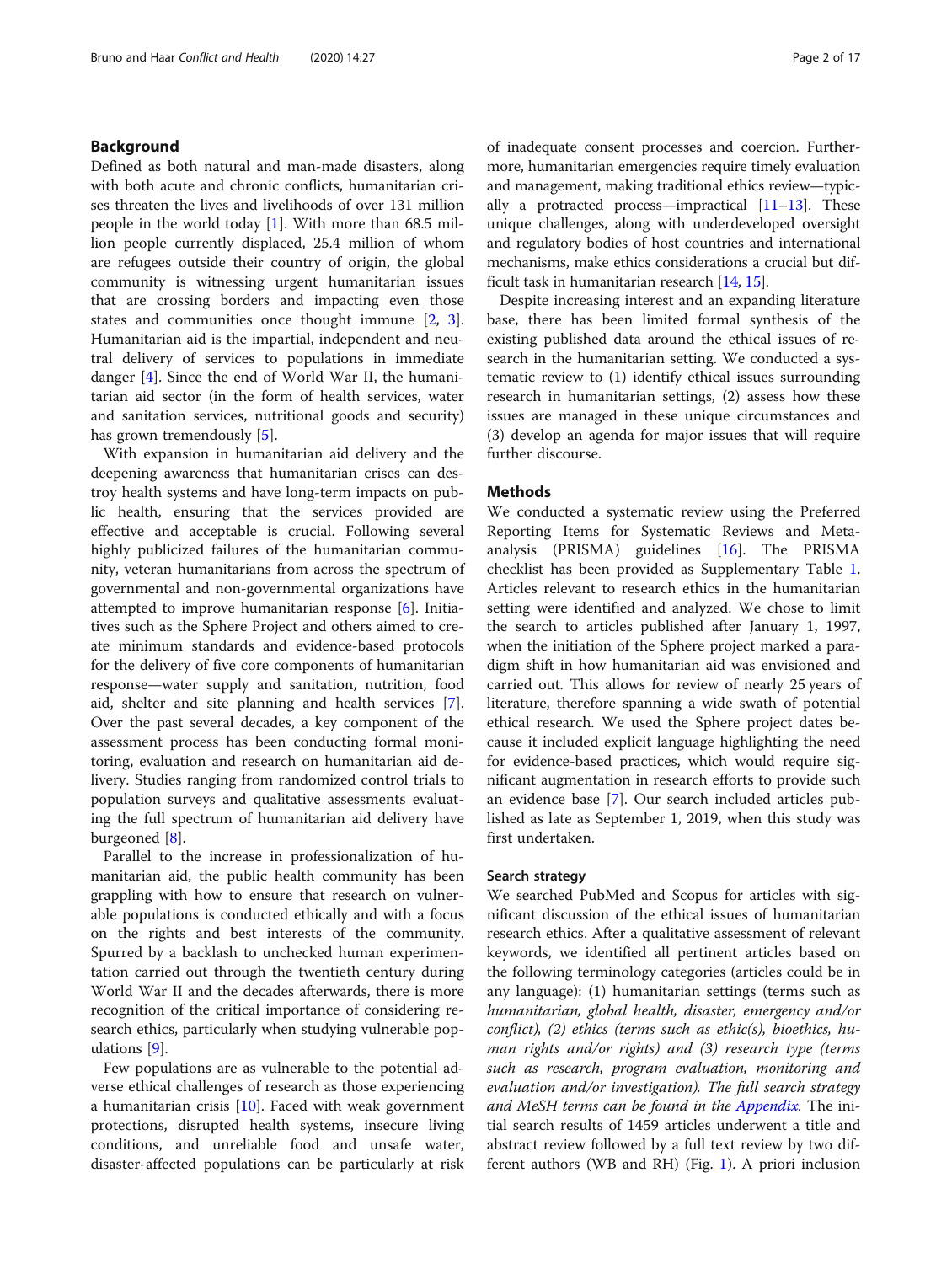<span id="page-2-0"></span>

criteria included the 22-year timeframe mentioned above and selected for articles with robust discussion of ethical issues in the context of conducting research in humanitarian settings. Any article deemed by both reviewers to contain only a superficial mention of ethical issues and to not substantively (1) discuss ethics or (2) focus on research (3) in the context of humanitarian settings was excluded from the final analysis. Ethics was defined broadly as engagement with specific research ethics, as well as human rights issues, and other non-formal discussions of right versus wrong and other moral concepts. Research was defined as discussions including any types of data collection including quantitative and qualitative, as well as data collection for monitoring and evaluation for other programmatic and academic purposes. Humanitarian settings included diverse contexts including conflict and post-conflict states, post-natural disaster settings and refugee camps that requires specific interventions to prevent large scale suffering of the populations. Two authors (WB and RH) reviewed the final list of articles meeting the inclusion criteria.

#### Analytical methods

We used a modified meta-ethnographic approach to inductively identify key concepts and synthesize the major themes [[17](#page-15-0)]. We chose the meta-ethnographic approach as it has been shown useful in other systematic reviews of qualitative health literature in that it utilizes an inductive approach that can account for differences in methodology and focus, and has the potential to provide a higher level of analysis and generate new research questions [[18](#page-15-0)–[20](#page-15-0)]. We conducted three steps of analysis: (1) Identifying original concepts and ideas from each paper that related to cross-cutting themes; (2) synthesizing these ideas into cross-cutting themes; and (3) identifying major themes. These steps are outlined in Table [2](#page-6-0). Original concepts were topics discussed in each paper, which the authors felt had some relevance to this paper's focus on humanitarian research ethics. Cross-cutting themes were key concepts that were identified in at least two different articles. We assessed how the cross-cutting themes may fall into broader overarching ideas and coded these into related non-mutually exclusive groups we termed major themes. The synthesis process of extracting these major themes was one of reciprocal translation and constant comparison of concepts across studies. The process elucidated tensions and areas for future research within each major theme, as shown in Table [2](#page-6-0). Any disagreements on the analysis were resolved with discussion and consensus.

This research, based on previously published literature, did not meet criteria for Institutional Review Board approval.

#### Results

Of the 1459 unique articles resulting from our search terms, 52 matched our inclusion criteria (Table [1](#page-3-0): List of Included Articles). The articles took the shape of five non-mutually exclusive categories of analysis: 32 were expert statements, 18 were case studies, 11 contained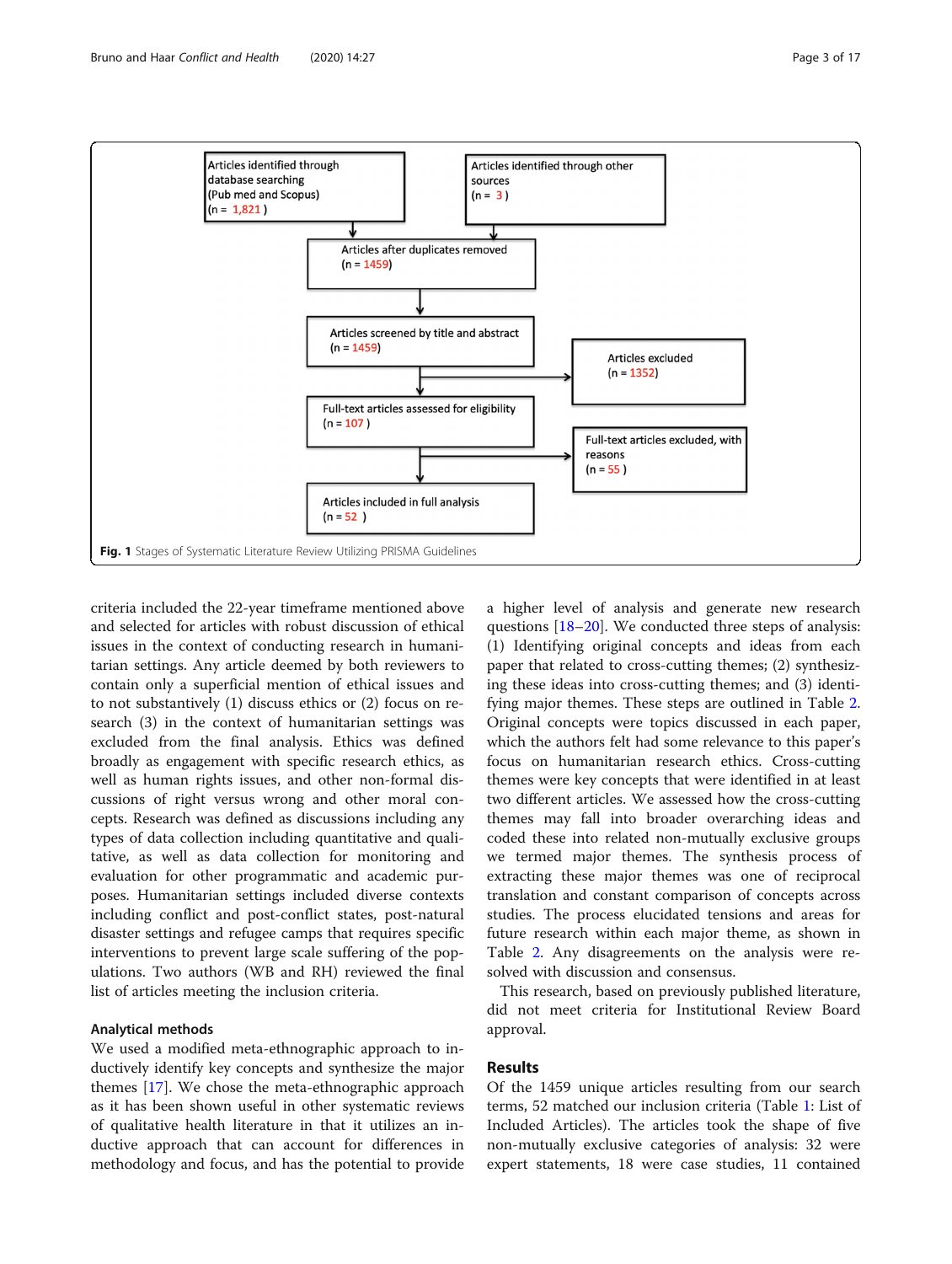#### <span id="page-3-0"></span>Table 1 List of Included Articles

| Title                                                                                                                                                                                                                 | Author                  | Year      |      | Ref. Country               |
|-----------------------------------------------------------------------------------------------------------------------------------------------------------------------------------------------------------------------|-------------------------|-----------|------|----------------------------|
| Public health and humanitarian interventions: Developing the Evidence Base                                                                                                                                            | Banatvala<br>et al.     | 2000      | [41] | United<br>Kingdom          |
| Ethics of research in refugee populations                                                                                                                                                                             | Leaning et al           | 2001      |      | [71] United States         |
| Ethical Codes in Humanitarian Emergencies: From Practice to Research?                                                                                                                                                 | Black, R et al.         | 2003 [57] |      | United<br>Kingdom          |
| The Dual Imperative in Refugee Research: Some Methodological and Ethical Considerations in Social<br>Science Research on Forced Migration                                                                             | Jacobsen<br>et al.      | 2003      |      | [59] International         |
| Are adaptive randomized trials or non-randomized studies the best way to address the Ebola outbreak in<br>west Africa?                                                                                                | Lanini et al.           |           |      | 2003 [51] International    |
| Is it ethical to study what ought not to happen?                                                                                                                                                                      | Rennie                  | 2006      |      | [55] United States         |
| Do aid agencies have an ethical duty to comply with researchers? A response to Rennie                                                                                                                                 | Zachariah<br>et al.     |           |      | 2006 [63] International    |
| The Ethical Challenges of Field Research in Conflict Zones                                                                                                                                                            | Wood                    | 2006      |      | [62] United States         |
| Fieldwork and social science research ethics                                                                                                                                                                          | Contractor<br>et al.    |           |      | 2008 [58] India            |
| Ethical Challenges in Conducting Research in Humanitarian Crisis Situations                                                                                                                                           | Mfutso-<br>Bengo et al. | 2008      |      | [50] International         |
| The control of foreigners as researchers in Thailand                                                                                                                                                                  | Ditton et al.           | 2009      |      | [47] Australia             |
| Real-time Responsiveness for Ethics Oversight During Disaster Research                                                                                                                                                | Eckenwiler,<br>et al.   | 2009      |      | [24] International         |
| Ethics of Conducting Research in Conflict Settings                                                                                                                                                                    | Ford et al.             | 2009      |      | [48] International         |
| Ethical considerations of research in disaster-stricken populations                                                                                                                                                   | Jesus et al.            | 2009      |      | [64] United States         |
| Health Research in Complex Emergencies: A Humanitarian Imperative                                                                                                                                                     | Pringle et al.          | 2009      |      | [60] Canada                |
| Conducting research in the aftermath of disasters: ethical considerations                                                                                                                                             | O'Mathúna               | 2010      |      | [23] Ireland               |
| Reflections on Ethical and Practical Challenges of Conducting Research with Children in War Zones:<br>Toward a Grounded Approach                                                                                      | Wessells                | 2013      |      | [61] United States         |
| Conducting surveys in areas of armed conflict                                                                                                                                                                         | Mneimneh<br>et al.      |           |      | 2014 [68] Unites States    |
| Use of a bibliometric literature review to assess medical research capacity in post-conflict and developing<br>countries: Somaliland 1991-2013                                                                        | Boyce et al.            |           |      | 2015 [45] International    |
| Ethics, emergencies and Ebola clinical trials: the role of governments and communities in offshored<br>research                                                                                                       | Folayan et al.          |           |      | 2015 [30] International    |
| Research ethics in the context of humanitarian emergencies                                                                                                                                                            | O'Mathúna               | 2015      |      | [27] Ireland               |
| Innovations in Research Ethics Governance in Humanitarian Settings                                                                                                                                                    | Schopper<br>et al.      |           |      | 2015 [31] International    |
| "Losing the tombola": a case study describing the use of community consultation in designing the study<br>protocol for a randomised controlled trial of a mental health intervention in two conflict-affected regions | Shanks et al.           |           |      | 2015 [42] International    |
| Ethics in Community-Based Research with Vulnerable Children: Perspectives from Rwanda                                                                                                                                 | Betancourt<br>et al.    |           |      | 2016 [43] International    |
| The Ebola clinical trials: a precedent for research ethics in disasters                                                                                                                                               | Calain                  |           |      | 2016 [53] Switzerland      |
| Managing Ethical Challenges to Mental Health Research in Post-Conflict Settings                                                                                                                                       | Chiumento<br>et al.     |           |      | 2016 [21] United<br>Kindom |
| Research as intervention? Exploring the health and well-being of children and youth facing global adver-<br>sity through participatory visual methods                                                                 | D'Amico<br>et al.       |           |      | 2016 [65] Canada           |
| The Challenge of Timely, Responsive and Rigorous Ethics Review of Disaster Research: Views of Research<br><b>Ethics Committee Members</b>                                                                             | Hunt et al.             |           |      | 2016 [11] International    |
| Emergency response in a global health crisis: epidemiology, ethics, and Ebola application                                                                                                                             | Salerno et al.          |           |      | 2016 [52] International    |
| Ethics review of studies during public health emergencies - the experience of the WHO ethics review<br>committee during the Ebola virus disease epidemic                                                              | Alirol                  |           |      | 2017 [38] Switzerland      |
| Ethical considerations for children's participation in data collection activitie during humanitarian<br>emergencies: A Delphi Review                                                                                  | Bennouna<br>et al.      | 2017      |      | [67] United States         |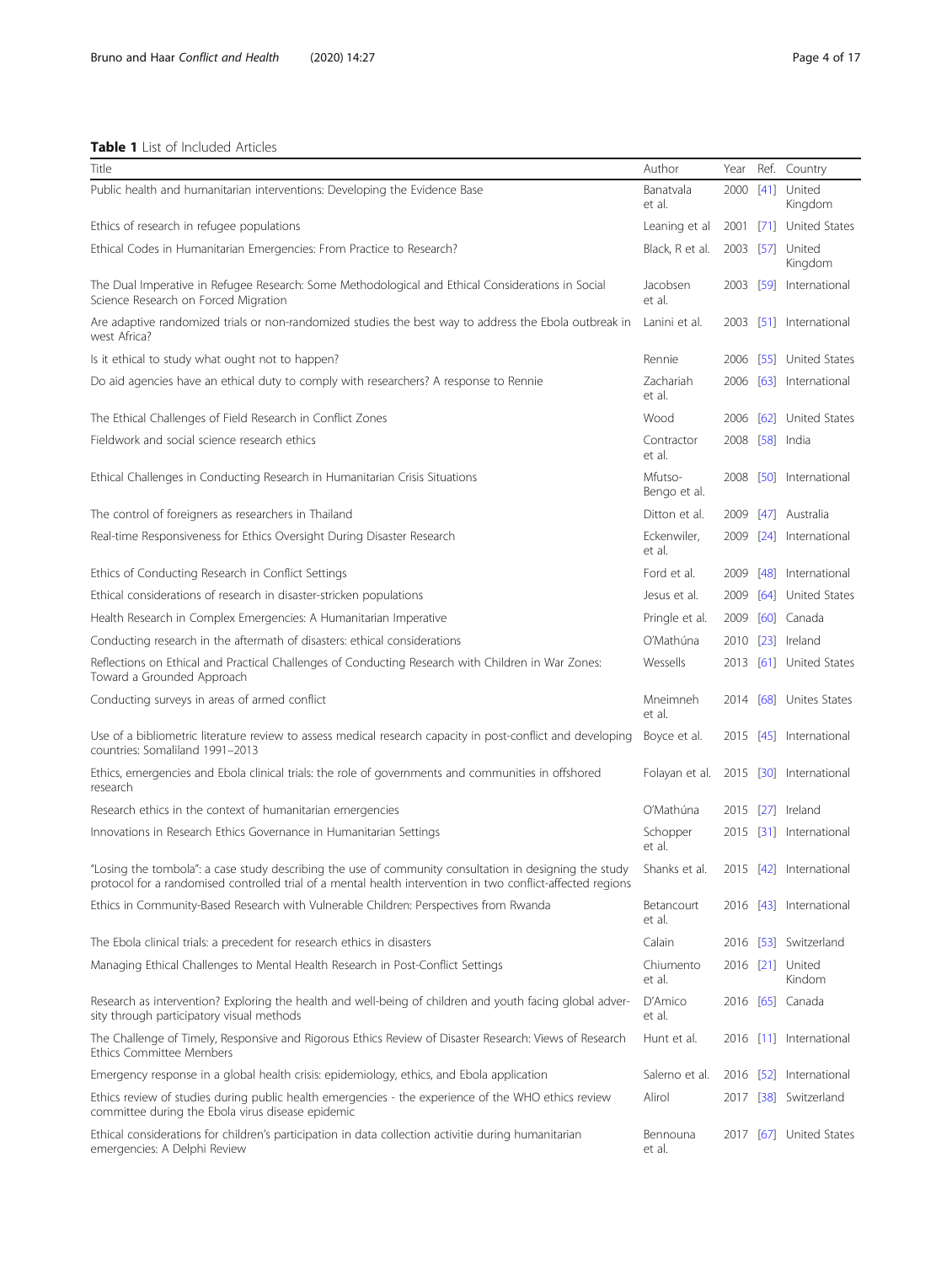#### Table 1 List of Included Articles (Continued)

| Title                                                                                                                                                                                          | Author              | Year |        | Ref. Country                     |
|------------------------------------------------------------------------------------------------------------------------------------------------------------------------------------------------|---------------------|------|--------|----------------------------------|
| Reflections on the ethics of participatory visual methods to engage communities in global health<br>research.                                                                                  | Black, GF<br>et al. | 2017 | $[44]$ | International                    |
| Challenges in preparing and implementing a clinical trial at field level in an Ebola emergency: A case<br>study in Guinea, West Africa                                                         | Carazo et al.       |      |        | 2017 [46] International          |
| Ethical standards for mental health and psychosocial support research in emergencies: review of<br>literature and current debates                                                              | Chiumento<br>et al. | 2017 |        | [22] United States               |
| Research in disaster settings: a systematic qualitative review of ethical quidelines.                                                                                                          | Mezinska<br>et al.  | 2017 |        | [35] International               |
| Conducting Science in Disasters: Recommendations from the NIEHS Working Group for Special IRB<br>Considerations in the Review of Disaster Related Research.                                    | Packenham<br>et al. | 2017 |        | [26] United States               |
| A Systematic Review of Ebola Treatment Trials to Assess the Extent to Which They Adhere to Ethical<br>Guidelines                                                                               | Richardson          |      |        | 2017 [36] United<br>Kingdom      |
| Research Ethics Governance in Times of Ebola                                                                                                                                                   | Schopper<br>et al.  | 2017 | [29]   | International                    |
| Familiar ethical issues amplified: how members of research ethics committees describe ethical<br>distinctions between disaster and non-disaster research                                       | Tansey et al        |      |        | 2017 [33] Canada                 |
| Research ethics and evidence for humanitarian health                                                                                                                                           | O'Mathúna<br>et al  | 2017 |        | [28] International               |
| Research in epidemic and emergency situations: A model for collaboration and expediting ethics review<br>in two Caribbean countries                                                            | Aarons              |      |        | 2018 [39] Trinidad and<br>Tobago |
| Addressing the challenge for expedient ethical review of research in disasters and disease outbreaks                                                                                           | Aarons et al.       |      |        | 2018 [66] Trinidad and<br>Tobago |
| Ethical Challenges Among Humanitarian Organisations: Insights from the Response to the Syrian Conflict                                                                                         | Funk et al.         | 2018 |        | [49] United States               |
| Research Ethics Committees (RECs) and epidemic response in low and middle income countries                                                                                                     | Bain et al.         | 2018 |        | [40] International               |
| Ethical Issues in Conducting Research With Children and Families Affected by Disasters                                                                                                         | Ferreira et al.     | 2018 |        | [70] International               |
| Social value, clinical equipoise, and research in a public health emergency                                                                                                                    | London et al.       | 2018 |        | [56] United States               |
| Individual and public interests in clinical research during epidemics: a reply to Calain: In response to:<br>Calain P. The Ebola clinical trials: a precedent for research ethics in disasters | Rid                 |      |        | 2018 [54] United<br>Kingdom      |
| Health-emergency disaster risk management and research ethics                                                                                                                                  | Chan et al.         | 2019 |        | [34] International               |
| Ethical Challenges in Humanitarian Health in Situations of Extreme Violence                                                                                                                    | Collaborative       |      |        | 2019 [69] United States          |
| The ethical contours of research in crisis settings: five practical considerations for academic institutional<br>review boards and researchers                                                 | Falb et al          | 2019 |        | [25] United States               |
| Mention of ethical review and informed consent in the reports of research undertaken during the armed<br>conflict in Darfur (2004-2012): a systematic review                                   | Hussein et al.      |      |        | 2019 [37] International          |
| Ethics preparedness: facilitating ethics review during outbreaks- recommendations from an expert panel                                                                                         | Saxena et al        |      |        | 2019 [32] International          |

original research, eight were literature reviews and three were book chapters. All included articles were published in English. Thirty-four of the 52 (65.38%) articles were published in 2015 or later, ten between 2007 and 2014, and eight were published in the 1997–2006 decade (Fig. [2\)](#page-5-0). Of the 52 articles included for final analysis, 23 were published by international teams (meaning that they were comprised of members from at least two different countries), 12 were from the United States, six from the United Kingdom, three from Canada, two each form Ireland, Trinidad and Tobago, and Switzerland, and one each from Australia and India.

#### Thematic analysis

The step-wise analysis is presented in Table [2.](#page-6-0) First order analysis of the articles meeting our final inclusion criteria

revealed ideas and issues within the context of ethics related research in humanitarian settings. In the second phase of the analysis, qualitative review of the reports identified cross-cutting themes between the papers, and 10 major themes that encompassed these concepts and points. These major themes in descending order of prevalence were ethics review process (21 articles, [40.38%]); community engagement (15 articles [28.85%]); the dual imperative, or necessity that research be both academically sound and policy driven and *clinical trials in the humani*tarian setting (13 articles for each, [25.0%]); informed consent (10 articles [19.23%]); cultural considerations (6 articles, [11.54%]); risks to researchers (5 articles, [9.62%]); child participation (4 articles [7.69%]), and finally mental health, and *data ownership* (2 articles for each [3.85%]).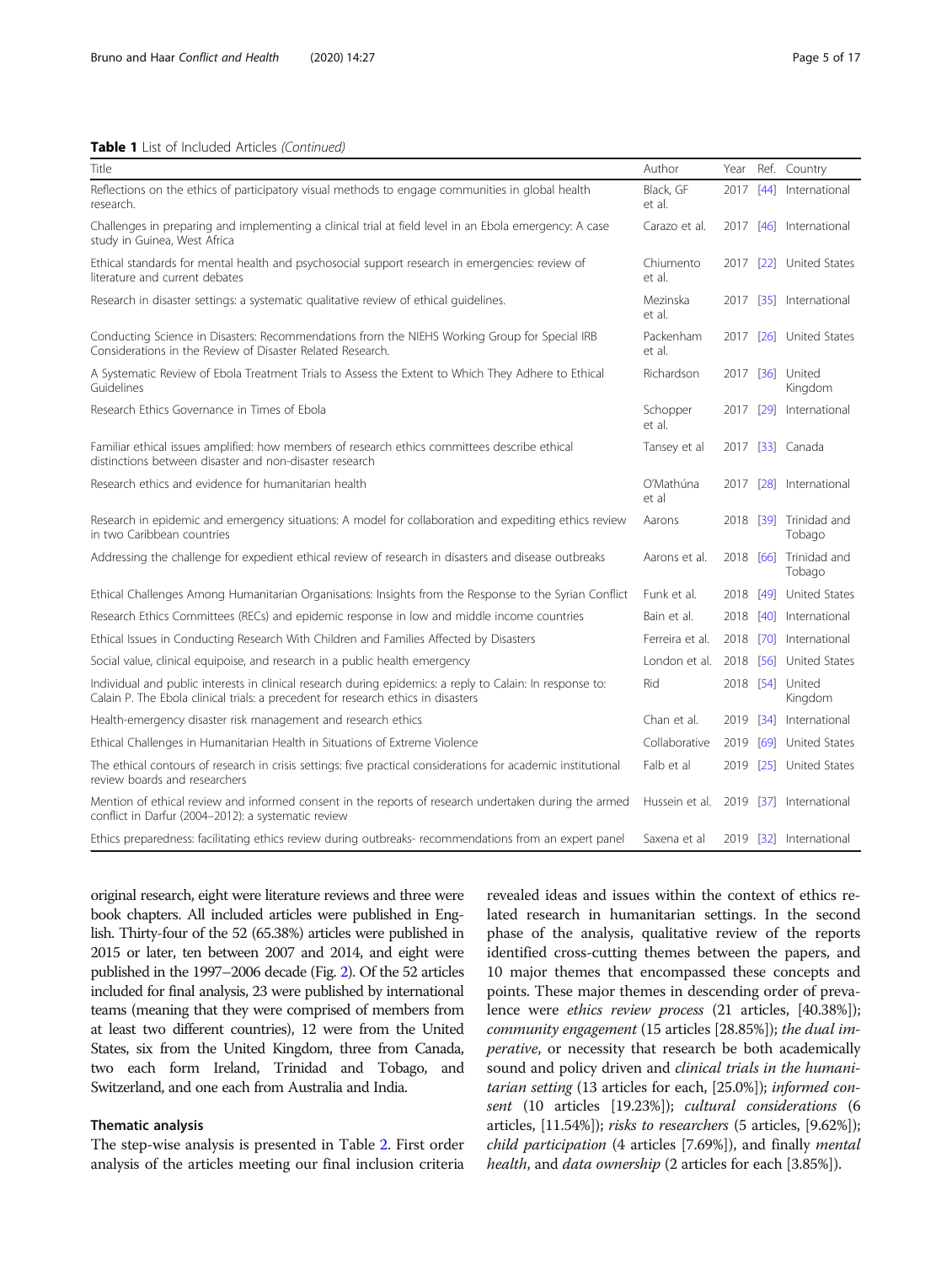<span id="page-5-0"></span>

#### Ethical review

Discussion of the ethical review process was the most commonly identified theme, with 21 articles having a substantive focus on this [[11,](#page-15-0) [21](#page-15-0)–[40](#page-16-0)]. Independent ethics review prior to the start of a study is a core component of research ethics. Tansey et al. conducted a survey of ethics review board members with experience in reviewing research ethics in disaster settings. Their results suggest a general feeling that research in this setting is not only of particularly high social value, making it a desirable pursuit, but also necessitates a higher level of justification due to the inherent vulnerability of the research subjects [[33\]](#page-16-0). There is also general agreement that the innate fluidity and urgency of humanitarian situations make swift and efficient ethics review of paramount importance [[11,](#page-15-0) [25,](#page-15-0) [29\]](#page-16-0). Hunt et al. report, "where research is launched in response to a sudden-onset disaster such as an earthquake or hurricane, researchers may need to initiate their protocols quickly in order to answer research questions pertinent to the acute phase of the disaster response" [[11](#page-15-0)]. However, as mentioned above, the particular vulnerability of the subjects being studied leads many research ethics committees to automatically identify humanitarian research as requiring "the highest level of stringency". On the other hand, framing research as "needs assessments" and/or "monitoring and evaluation," which is often done in evaluating aid needs and programs, may act to sideline rigorous ethical review and jeopardize the well-being of the recipient population [[11\]](#page-15-0). This contradiction of values makes ethical review of humanitarian research particularly challenging.

Authors suggested strategies to mitigate the inherent challenges of ethics review in this setting [\[25\]](#page-15-0). For example, Hunt et al. suggest pre-approved research protocol templates which can be quickly customized for use in individual emergencies [\[11](#page-15-0)]. Eckenwiler et al. propose what they refer to as 'real-time responsiveness,' which is an iterative strategy of constant dialogue between ethics reviewers and researchers while studies are being conducted [\[24\]](#page-15-0). Given the potential for misstep in an expedited initial ethics review, Chiumento et al. describe the utility of a post-research ethical audit. The authors explain how this could help to evaluate "procedural ethics against in-practice realities", which could help inform future studies [[21\]](#page-15-0). Ethical analysis after data collection may also offer the added benefit of offering lessons on the review and practice process to the reviewers and researchers.

Our results highlighted the particular case of how the humanitarian aid agency Médecins Sans Frontières' (MSF), who conducts substantial research in humanitarian settings, has devised an independent Ethics Review Board (ERB). The ERB utilizes several of the strategies mentioned above such as pre-approved protocols, engaging in ongoing dialogue between researchers and the ERB and conducting post-research evaluations [\[29](#page-16-0), [31](#page-16-0)]. Saxena et al. reported on a joint panel conducted by the WHO and the African Coalition for Epidemic Research, Response and Training. The authors outline the group's recommendations for "rapid and sound ethics review", which includes "preparing national ethics committees for outbreak response; pre-crisis review of potential protocols; multi-country review; coordination between national ethics committees and other key stakeholders; data and benefit sharing; and export of samples to third countries" [\[32](#page-16-0)]. Indeed, as Mezinska et al. point out in their systematic review of ethical guidelines, most of the analyzed documents included in their report did "not attempt to give researchers and other stakeholders a comprehensive overview of how to proceed ethically in all types of research and in all types of disasters", which the authors see as problematic given that "disaster research is unavoidably context and time sensitive, making generalized guidance less applicable" [\[35](#page-16-0)].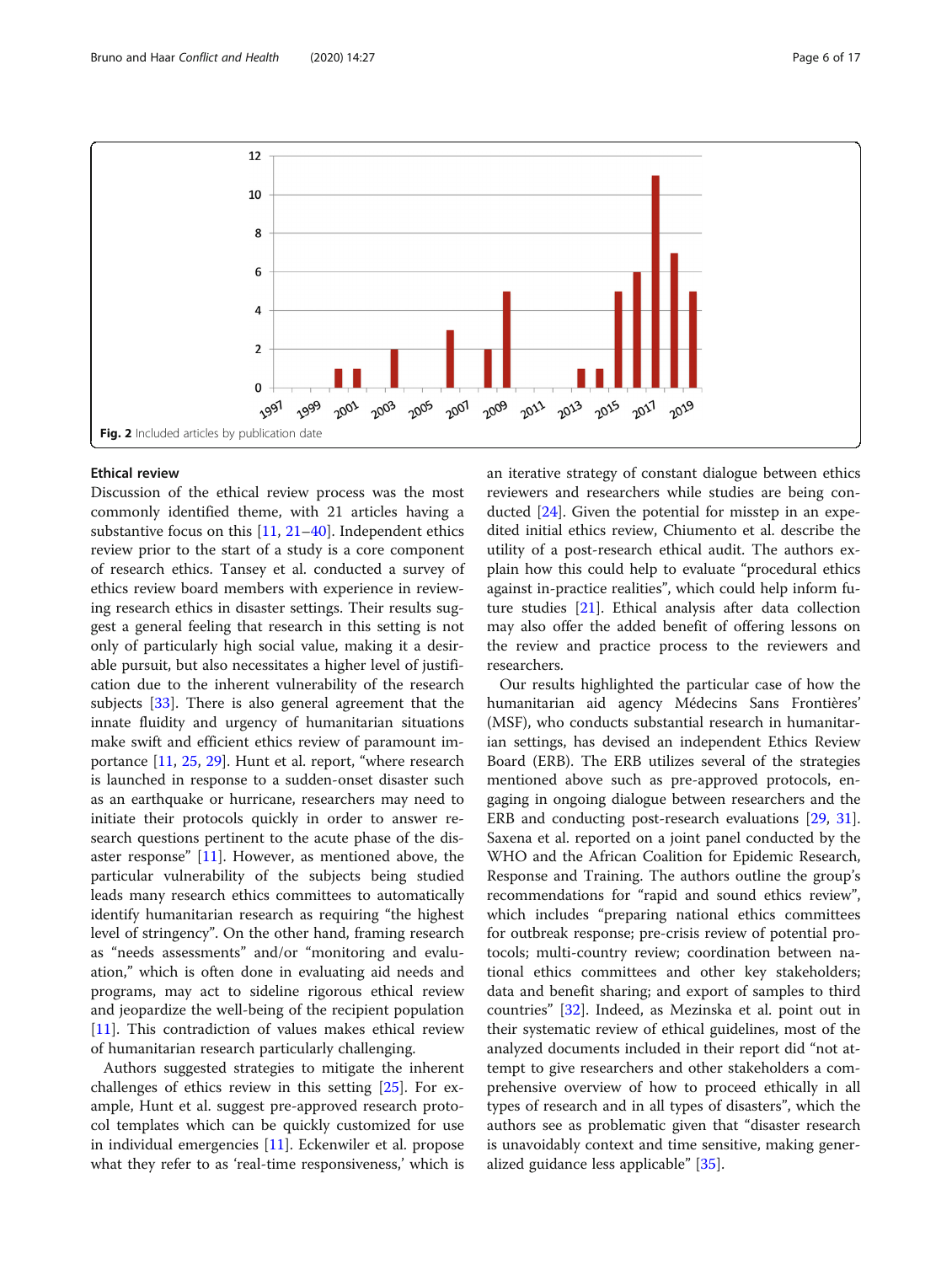<span id="page-6-0"></span>

| Original Concepts and Ideas Taken<br>From Articles                                                                                                                                                                                                                                                                                                                                                                                                                                                                                                                                                                                                                                                                                                                                                                                                                                                                                                                                                                                                              | nes<br>Cross-cutting Them                                                                                                                                                                                                                                                                                                                                                                                                                                                                      | Tensions and Future Research                                                                                                                                                                                                                                                                                                                                                                                                                                                                                                                                                                                                                                    | Major Theme             |
|-----------------------------------------------------------------------------------------------------------------------------------------------------------------------------------------------------------------------------------------------------------------------------------------------------------------------------------------------------------------------------------------------------------------------------------------------------------------------------------------------------------------------------------------------------------------------------------------------------------------------------------------------------------------------------------------------------------------------------------------------------------------------------------------------------------------------------------------------------------------------------------------------------------------------------------------------------------------------------------------------------------------------------------------------------------------|------------------------------------------------------------------------------------------------------------------------------------------------------------------------------------------------------------------------------------------------------------------------------------------------------------------------------------------------------------------------------------------------------------------------------------------------------------------------------------------------|-----------------------------------------------------------------------------------------------------------------------------------------------------------------------------------------------------------------------------------------------------------------------------------------------------------------------------------------------------------------------------------------------------------------------------------------------------------------------------------------------------------------------------------------------------------------------------------------------------------------------------------------------------------------|-------------------------|
| Real time responsiveness (RTR) ethical<br>comprehensive ethical review [11, 26]<br>MSFs ERB during Ebola outbreak [29,<br>governing post-disaster research [33,<br>Ethical guidelines revealed two core<br>Uniqueness of ethical review during<br>Ethics review board specific for MSF<br>oversight in disaster setting may be<br>Inability of traditional ethics review<br>suitable to practical realties [27, 28]<br>Challenge of timely, efficient and<br>Recommendations for improving<br>Regional collaboration for ethical<br>themes: vulnerability and review<br>Lacking or dysfunctional review<br>Traditional ethics review is not<br>Unique set of ethical priorities<br>Deviation from normal ethical<br>during an emergency [22, 23]<br>Historical lack of oversight in<br>Ethical review challenges in<br>humanitarian contexts [37]<br>humanitarian setting [25]<br>boards in LMICs [21]<br>Ebola outbreak [38]<br>ethical review [32]<br>acceptable [36]<br>review [39, 40]<br>process [35]<br>review [24]<br>$\overline{31}$<br>$\overline{30}$ | Timely ethics review during and emergency [11, 22, 23, 29, 31, 35,<br>setting should have different standards compared with traditional<br>Question as to whether or not ethics review in the humanitarian<br>Collaboration across institutions for ethical review [37, 39]<br>eview [27, 28, 31, 33, 35, 36, 38]<br>In-country, local review [21, 30]<br>38                                                                                                                                   | important. However, the timely nature of humanitarian situations makes<br>setting, as this process should be unique from traditional ethics review.<br>Outline the specifics of ethical review of research in the humanitarian<br>Inherent vulnerability makes ethical review processes extremely<br>traditional ethics review impractical.<br>Future research/initiatives:<br>Tensions:                                                                                                                                                                                                                                                                        | Ethical Review          |
| Low research output from researchers<br>Engagement with local governments/<br>Community engagement to facilitate<br>Case studies on ethical research [42]<br>Utilizing gatekeepers may augment<br>Ethical entry" and compliance with<br>maximum benefit of research [41]<br>Ensuring that communities enjoy<br>"Uncomfortable power dynamic"<br>between researchers and<br>local cultural norms [21]<br>health authorities [43]<br>communities [44]<br>a clinical trial [46]<br>from LMIC [45]                                                                                                                                                                                                                                                                                                                                                                                                                                                                                                                                                                  | Limited capacity of locals to conduct their own research [21, 33, 45,<br>local authorities may be necessary, though it has<br>Will local populations benefit from the research? [21, 30, 41, 42, 46,<br>potential unintended consequences on local power dynamics and<br>Community engagement enhances cultural understanding, which<br>can help reduce harm amongst participants [22, 43, 44, 46, 48]<br>perceived legitimacy of the researchers [47, 50]<br>Engagement with<br>47, 49]<br>48 | benefits of the research product. However, including locals in research is<br>Formal post hoc evaluations to help determine if the community did, in<br>ethical reasons, though there is concern that this cooperation can be<br>There is a need to work with local authorities for both practical and<br>Without local participation it is unlikely that they will reap the full<br>Strategies to prepare locals for a participatory role in research are<br>seen as legitimizing this authority. This may be undesirable.<br>fact, benefit from the research product.<br>Future research/initiatives:<br>inherently difficult.<br><b>Tensions:</b><br>needed. | Engagement<br>Community |

| ו<br>ה              |  |
|---------------------|--|
| Alen Athonyour<br>١ |  |
| $\frac{5}{2}$       |  |
|                     |  |
|                     |  |
|                     |  |

## Ethical Review Ethical Review important. However, the timely nature of humanitarian situations makes important. However, the timely nature of humanitarian situations makes Inherent vulnerability makes ethical review processes extremely Inherent vulnerability makes ethical review processes extremely traditional ethics review impractical.<br>**Future research/initiatives:** traditional ethics review impractical. Future research/initiatives: **Tensions:** Tensions: d emergency [11, 22, 23, 29, 31, 35, tandards compared with traditional ethics review in the humanitarian

## **Tensions:** Tensions:

# Future research/initiatives: Future research/initiatives:

hierarchies of power [[22](#page-15-0)]

hierarchies of power [22]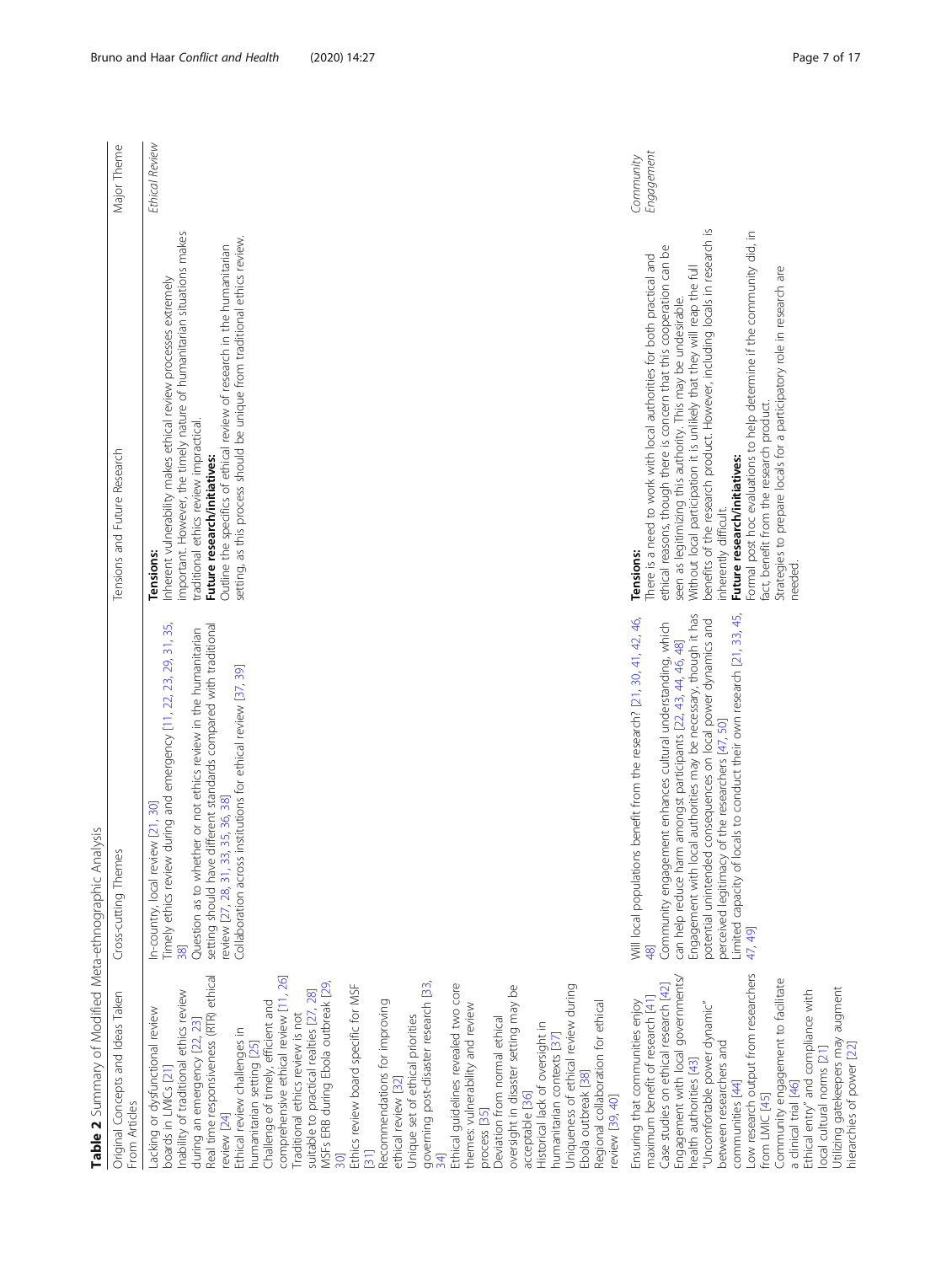|                                                                                                                                                                                                                                                                                                                                                                                                                                                                                                                                                                                                                                                                                                                                                                                                                                                                                                                               | Table 2 Summary of Modified Meta-ethnographic Analysis (Continued)                                                                                                                                                                                                                                        |                                                                                                                                                                                                                                                                                                                                                                    |                    |
|-------------------------------------------------------------------------------------------------------------------------------------------------------------------------------------------------------------------------------------------------------------------------------------------------------------------------------------------------------------------------------------------------------------------------------------------------------------------------------------------------------------------------------------------------------------------------------------------------------------------------------------------------------------------------------------------------------------------------------------------------------------------------------------------------------------------------------------------------------------------------------------------------------------------------------|-----------------------------------------------------------------------------------------------------------------------------------------------------------------------------------------------------------------------------------------------------------------------------------------------------------|--------------------------------------------------------------------------------------------------------------------------------------------------------------------------------------------------------------------------------------------------------------------------------------------------------------------------------------------------------------------|--------------------|
| Original Concepts and Ideas Taken<br>From Articles                                                                                                                                                                                                                                                                                                                                                                                                                                                                                                                                                                                                                                                                                                                                                                                                                                                                            | Cross-cutting Themes                                                                                                                                                                                                                                                                                      | Tensions and Future Research                                                                                                                                                                                                                                                                                                                                       | Major Theme        |
| Thai Government as a gatekeeper via<br>Ethics committee members view of<br>Community involvement as<br>benchmark for ethical research [48,<br>Risk of cooperating with nefarious<br>Community engagement to avoid<br>Local stakeholders involvement in<br>Ambivalence about working with<br>"clinical trial exploitation" [30]<br>community engagement [33]<br>authority figures [50]<br>a permit system [47]<br>ethicial review [32]<br>authorities [49]<br>$\overline{6}$                                                                                                                                                                                                                                                                                                                                                                                                                                                   |                                                                                                                                                                                                                                                                                                           |                                                                                                                                                                                                                                                                                                                                                                    |                    |
| Proposal for adaptive (Bayesian, cluster<br>interest complicates clinical trial ethics<br>of researchers toward participants [54]<br>potential benefits of the research [29]<br>Argument for single arm design over<br>Study design has ethical implications<br>Clinical equipoise justifies research in<br>unvalidated clinical interventions [56]<br>Lack of focus on positive obligations<br>Clinical equipoise as justification for<br>Community engagement to avoid<br>oversight during clinical trials [36]<br>An a priori exclusion of pregnant<br>subjects would deprive them of<br>Systematic review demonstrates<br>The individual vs. the collective<br>RCT for Ebola clinical trials [46]<br>deviation from normal ethical<br>"clinical trial exploitation" [30]<br>Ebola Virus Disease RTCs [51]<br>Refutation of a priori right to<br>the humanitarian setting [27]<br>or step wedge) research [52]<br>[38, 55] | Clinical trials where there is no known treatment for a catastrophic<br>Oversight might be necessary to avoid exploitation [30, 36]<br>Clinical equipoise and justification of RCTs [38, 54, 56]<br>disease [27, 29, 30, 46, 51, 52]                                                                      | Review or meta-analysis to evaluate the best methodology for clinical tri-<br>It is unclear which type of clinical trial is most appropriate in the<br>als in the humanitarian setting.<br>Future research/initiatives:<br>humanitarian setting<br><b>Tensions:</b>                                                                                                | Clinical Trials    |
| Collaboration between academics and<br>Research should be both academically<br>Conflict in between researcher's<br>participating in relief efforts [58]<br>objectivity, and humanitarian's<br>Researchers simultaneously<br>practitioners [41]<br>advocacy [57]                                                                                                                                                                                                                                                                                                                                                                                                                                                                                                                                                                                                                                                               | Collaboration between NGOs and academic institutions [41, 59, 61]<br>Discussions on the ethics of researching policies, which may be in<br>Research at the expense of intervention, as these two goals may<br>conflict with humanitarian principles [55, 63]<br>come in conflict [53, 57, 58, 60, 62, 64] | Given that humanitarian response is grounded in specific principles is it<br>Strengthen the relationships between humanitarian aid groups and<br>ethical to research policies that fall outside of these principles?<br>Research should be both academically rigorous and practical.<br>Future research/initiatives:<br>academic institutions.<br><b>Tensions:</b> | Imperative<br>Dual |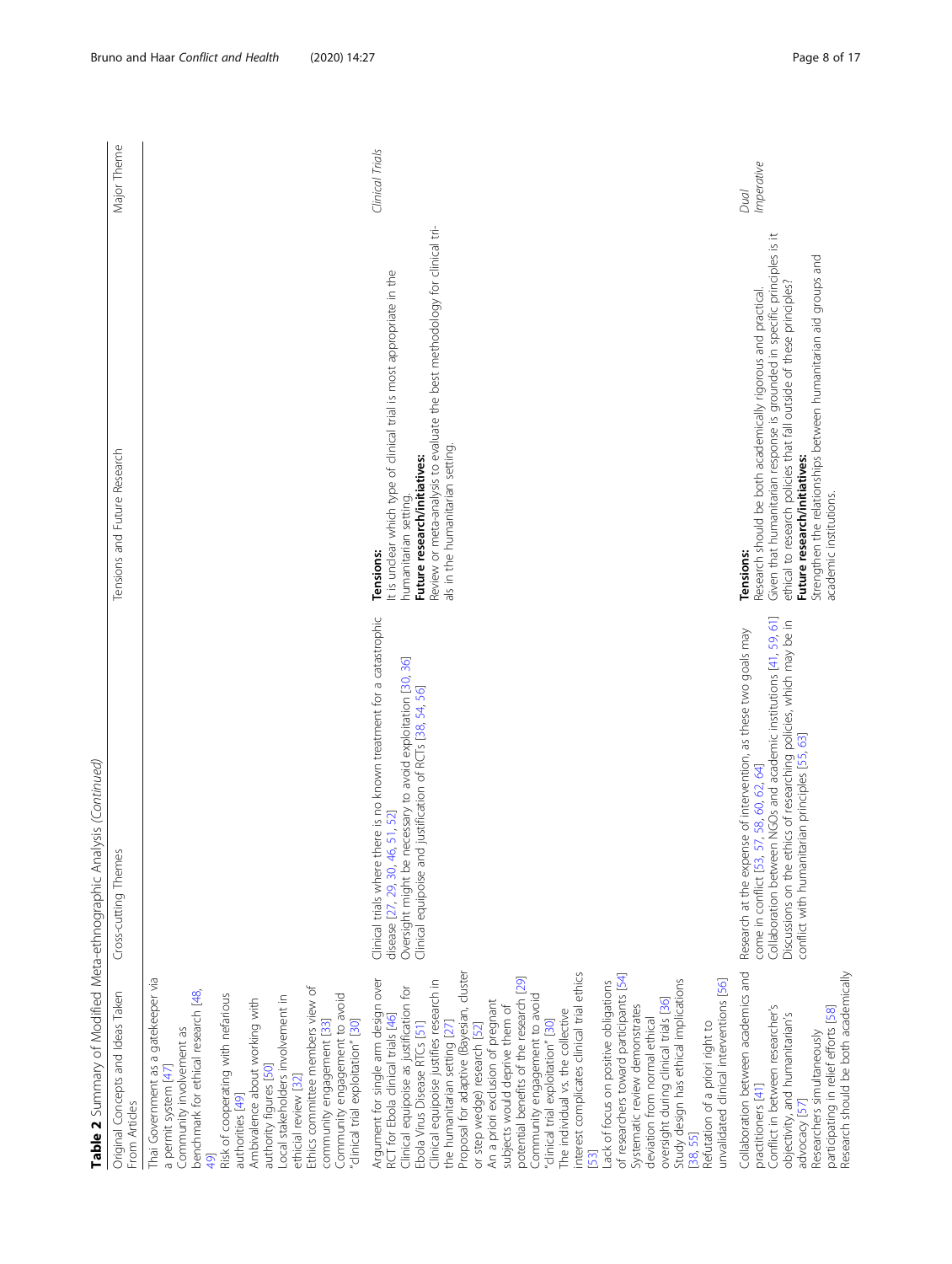|                                                                    | Major Theme                                        |                                                                                                                                                                                                                                                                                                                                                                                                                                                                                                                                                       |                                                                                                                                                                                                                                                                                                                                                                                                                                                                                                                                                                                    | Informed<br>consent                                                                                                                                                                                                                                                                                                                                                                                                            | Considerations<br>Cultural                                                                                                                                  |
|--------------------------------------------------------------------|----------------------------------------------------|-------------------------------------------------------------------------------------------------------------------------------------------------------------------------------------------------------------------------------------------------------------------------------------------------------------------------------------------------------------------------------------------------------------------------------------------------------------------------------------------------------------------------------------------------------|------------------------------------------------------------------------------------------------------------------------------------------------------------------------------------------------------------------------------------------------------------------------------------------------------------------------------------------------------------------------------------------------------------------------------------------------------------------------------------------------------------------------------------------------------------------------------------|--------------------------------------------------------------------------------------------------------------------------------------------------------------------------------------------------------------------------------------------------------------------------------------------------------------------------------------------------------------------------------------------------------------------------------|-------------------------------------------------------------------------------------------------------------------------------------------------------------|
|                                                                    | Tensions and Future Research                       |                                                                                                                                                                                                                                                                                                                                                                                                                                                                                                                                                       | consent for participation through an intermediary, which is in conflict<br>May be necessary, for both practical and cultural reasons, to obtain<br>Outline the specifics of consent for participation in research in the<br>Future research/initiatives:<br>with principle of autonomy.<br>humanitarian setting.<br><b>Tensions:</b>                                                                                                                                                                                                                                               | cultural norms in so far as these norms come in conflict with the former,<br>There is also an understanding that these norms may be in conflict with<br>Much of the literature puts a premium on respecting cultural norms.<br>Identify core principles or universal research ethics, which supersede<br>and thus justify their disregard.<br>Future research/initiatives:<br>accepted ethical principles.<br><b>Tensions:</b> | Working in humanitarian contexts comes with risk, and minimizing this<br>Future research/initiatives:<br>risk is an ethical imperative.<br><b>Tensions:</b> |
| Table 2 Summary of Modified Meta-ethnographic Analysis (Continued) | Cross-cutting Themes                               |                                                                                                                                                                                                                                                                                                                                                                                                                                                                                                                                                       | Acceptance of less rigid consent procedures in the humanitarian<br>Forcing participants to relive trauma for the purpose of research<br>Participants may find it difficult to separate consent for research<br>Use of gatekeepers for attaining consent [21]<br>raises ethical questions [44, 65]<br>from receiving aid [27, 38, 46]<br>Unavoidable coercion [23]<br>Dynamic consent [38, 44]<br>setting [21, 22]                                                                                                                                                                  | Cultural competency and humility [50, 57]<br>Gatekeepers and cultural liaisons [21, 47]<br>Cultural relativism [67]                                                                                                                                                                                                                                                                                                            | Need for formal protocols for responding to threatening situations<br>Concent of researcher [23, 49]<br>[21, 68]                                            |
|                                                                    | Original Concepts and Ideas Taken<br>From Articles | Explanation of MSFs ethics of studying<br>Research is justified insofar as it is not<br>Effective research design might inhibit<br>MSF's refusal to participate in research<br>The evolution form pure researcher to<br>Generally limited resources in these<br>Justification for research in conflict<br>sound and action driven [11, 59]<br>optimal treatment initiatives [53]<br>compromising relief efforts [60]<br>HIV medication rationing [63]<br>on treatment rationing [55]<br>researcher-practitioner [61]<br>settings [64]<br>setting [62] | Challenges of consenting children [65]<br>Exclusion of groups may undermined<br>Informed consent in the setting of a<br>Use of a "gatekeeper" when seeking<br>Reassessing a participant's consent<br>More flexible approach to consent<br>"Humanitarian misconception" [27]<br>A more nuanced view of consent<br>Consent during disasters may be<br>Regional collaboration for ethical<br>particularly fatal disease [46]<br>during the experiment [44]<br>might be more suitable for<br>informed consent [21]<br>emergencies [21]<br>coercive [23]<br>justice [38]<br>review [66] | Research teams with local knowledge<br>Research teams with local knowledge<br>Child participation in conflict with<br>Use of gatekeepers for informed<br>Thai permit system vs. western<br>funding regulations [47]<br>local norms [67]<br>consent [21]<br>[50, 57]                                                                                                                                                            | Discussing sensitive topics can put<br>Unethical to put a researcher in a<br>dangerous position without clear<br>researchers at risk [21]                   |

Bruno and Haar Conflict and Health (2020) 14:27 example 12 and 2012 14:27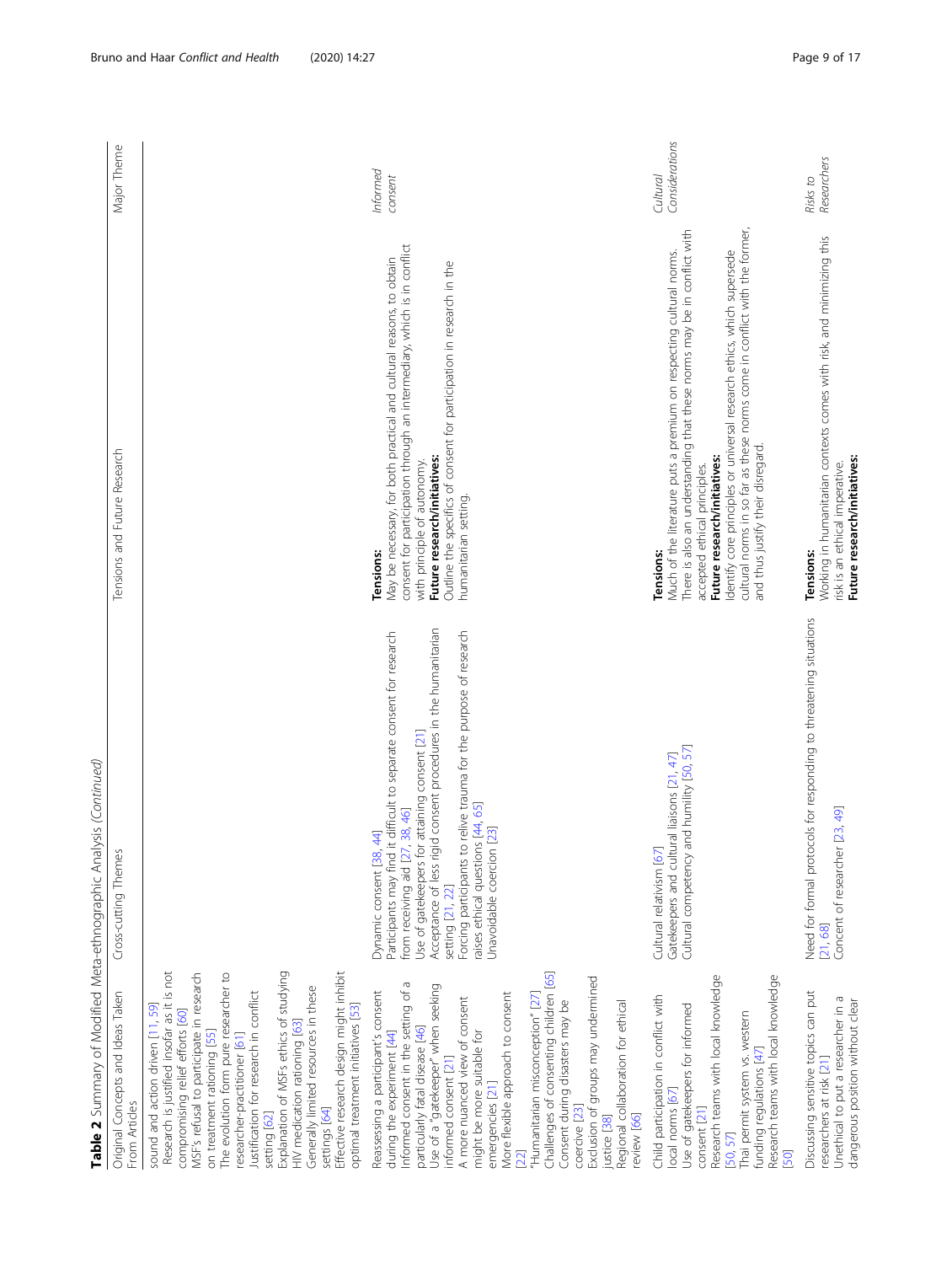| Original Concepts and Ideas Taken | Table 2 Summary of Modified Meta-ethnographic Analysis (Continued)                                                                  |                                                                                                                                                                                                                                                                                  |                       |
|-----------------------------------|-------------------------------------------------------------------------------------------------------------------------------------|----------------------------------------------------------------------------------------------------------------------------------------------------------------------------------------------------------------------------------------------------------------------------------|-----------------------|
|                                   | Cross-cutting Themes                                                                                                                | Tensions and Future Research                                                                                                                                                                                                                                                     | Major Theme           |
|                                   |                                                                                                                                     | Formal protocols for minimizing the risk to researchers.                                                                                                                                                                                                                         |                       |
|                                   | Fundamental right that children be allowed to participate in<br>Challenges of consenting children [65, 70]<br>research [43, 67, 70] | Children are particularly vulnerable but systematically excluding them<br>Clear guidelines for determining when the risks of including children<br>from research participation could be unethical.<br>Future research/initiatives:<br>outweigh the benefits.<br><b>Tensions:</b> | participants<br>Child |
|                                   | Data ownership as it relates to who benefits from research [45, 57]                                                                 | Potential extractive relationship in which the data produced in low-<br>income countries is circulated only in high-income countries.<br>Standardized policies for data ownership<br>Future research/initiatives:<br><b>Tensions:</b>                                            | Ownership<br>Data     |
|                                   | Local stigma towards mental health complicates research on these<br>topics [21, 22]                                                 | Given pervasive stigma, studying mental health might put the subjects as<br>Develop strategies to dispel stigma and misconceptions about mental<br>Future research/initiatives:<br>well as researchers at risk.<br><b>Tensions:</b><br>health                                    | Mental Health         |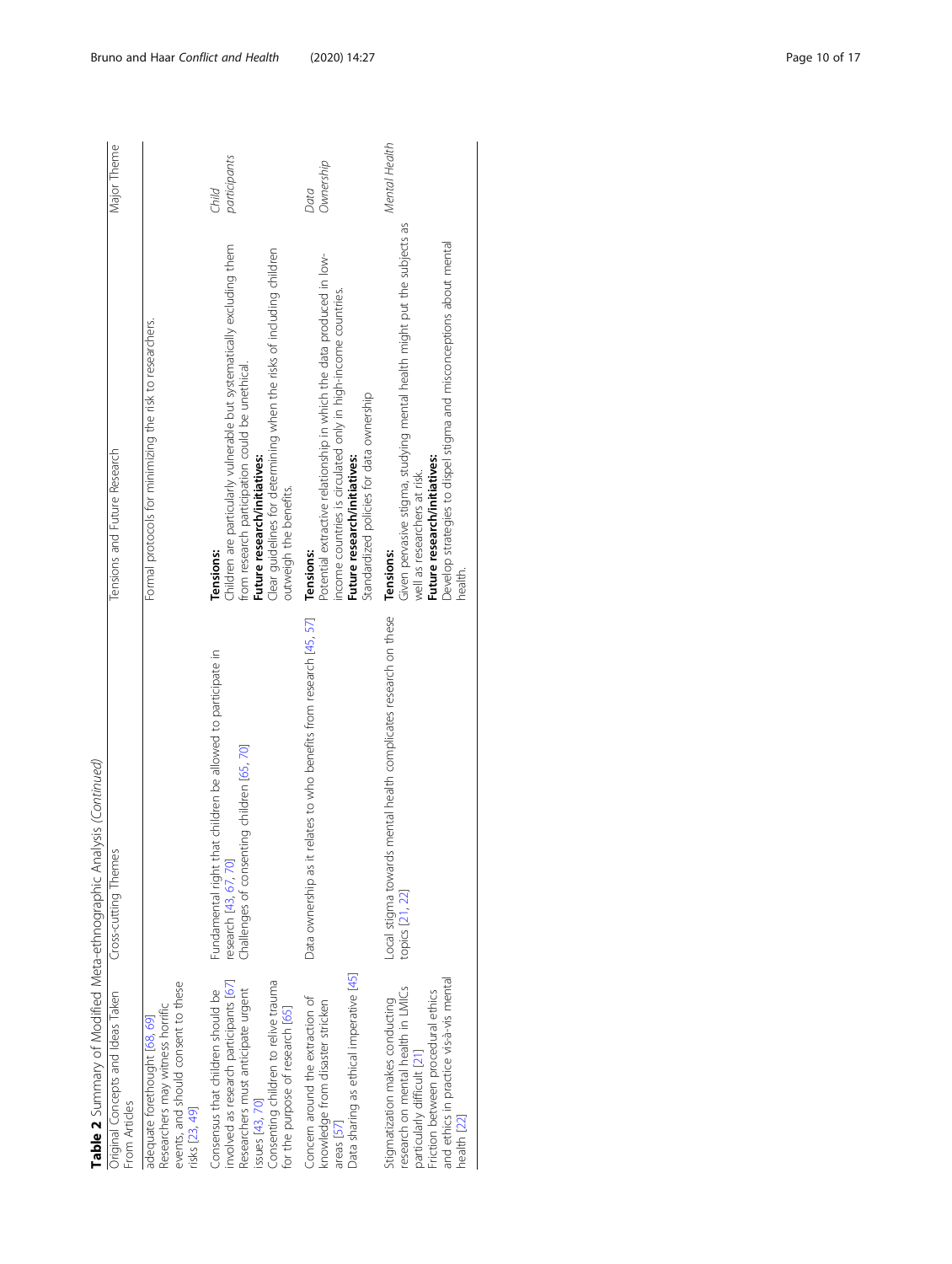#### Community engagement

Substantive involvement of the community being studied was identified as an imperative for researchers and a major theme of discussion in 15 articles [[21](#page-15-0), [22](#page-15-0), [30,](#page-16-0) [32](#page-16-0), [33,](#page-16-0) [41](#page-16-0)–[50\]](#page-16-0). It was generally agreed that active participation is necessary in order to fulfill the ethical requisite that research be of use to the community being studied (also known as beneficence) [\[22,](#page-15-0) [48,](#page-16-0) [50](#page-16-0)]. As Chiumento et al. identified in their systematic review of mental health literature, the right to participate in research can be viewed as a basic right in and of itself, insofar as it relates to other rights such as self-determination and autonomy [[22\]](#page-15-0). One important strategy described was involving local community health and government officials in an effort to maximize community support [\[43](#page-16-0)]. More practically speaking, this effort can help limit potential for a community's misunderstanding of research, which can jeopardize a project's legitimacy and under-mine its acceptance [\[46](#page-16-0)]. Early involvement of community actors, potentially via consultation during study protocol design or community meetings, was suggested [[21,](#page-15-0) [42\]](#page-16-0).

The discussions within the articles suggest that community involvement also involves strengthening local institutions, effectively improving their ability to conduct their own research [[21,](#page-15-0) [22](#page-15-0)]. Despite being recognized as an important component of ethical research, it was generally agreed that there is a critical shortage of local capacity to carry out studies, particularly in post-conflict zones where formal institutions are often eroded [[45](#page-16-0), [47\]](#page-16-0). In their study on the research capacity of Somaliland, Boyce et al. identified potential harms of a "dominance of authors from [High-Income Countries]" [[45\]](#page-16-0). They explain that, for example, the unrelatability between researcher and subject could lead to a reduced relevance of the research question.

Despite the agreement for "a set of practices that help researchers establish and maintain relationships with the stakeholders to a research program", Tansey et al. discuss some of the inherent challenges in community participation. Particularly when conducting disaster research, the practicality of including locals can be difficult when "you don't know when the disaster is going to hit. .. so it would be hard to set up community approvals and engagement beforehand" [\[33](#page-16-0)]. Furthermore, lack of adequately trained researchers and poor local infrastructure are perennial problems [\[45](#page-16-0)]. While ethically desirable, partnering with the local community may, in many circumstances, often prove practically prohibitive.

While including local authorities in research may seem prudent on face value, as discussed in the section on cultural considerations, these articles make clear the potential for ethical ambiguity when dealing with such actors [[47,](#page-16-0) [49](#page-16-0)]. For example, in a civil war context, researchers may hope to adhere to humanitarian principles of impartiality to ensure access to participants and safety for researchers [\[49](#page-16-0)]. Furthermore, as Funk et al. describe in their evaluation of the response to the Syrian conflict, remaining impartial can be impossible. One respondent explained, "You have to understand that even though we declare ourselves as a non-biased health organization with no political standing, the mere fact that we are not 'pro-government' makes us [perceived as] 'the enemy' and 'anti-government'" [\[49](#page-16-0)].

#### The dual imperative

Thirteen articles discuss what humanitarian researchers refer to as the 'dual imperative,' which is the inherent tension between ensuring that research is both academically sound and practically relevant [[28,](#page-15-0) [41](#page-16-0), [53,](#page-16-0) [55](#page-16-0), [57](#page-16-0)– [64,](#page-16-0) [71\]](#page-16-0). Despite the inherent challenges in humanitarian research, the general consensus is that it is justifiable insofar as it is needs-driven and not at the expense of humanitarian action [\[60](#page-16-0)]. However, as researchers attempt to construct sophisticated research and attract funding, there is a move toward a greater level of academic sophistication [[59\]](#page-16-0). On the individual level, a member of a humanitarian response team may feel responsibilities as both service provider and researcher [[58,](#page-16-0) [61](#page-16-0)]. Wood, in her description of experiences researching conflict zones in El Salvador, describes an inevitable self-inquiry of why this research is worth pursing at the expense of a purely humanitarian medical relief mission. She concludes that her role as a researcher was justified in that a sound understanding of conflict is necessary for its abolishment. Wood does, however, concede that this conclusion may be predicated on the nature of the "relatively benign and coherent conditions" of her work. Specifically, she "did not have to make a decision whether or not to intervene to attempt to prevent or mitigate an attack on civilians." She "did not have to decide how to leave an area under attack at short notice, retreating with one force or seeking shelter from another." She was "never faced with direct threats [insisting] that [she] turn over material [she] had gathered" and did not have "to judge how far to press respondents about violence they had suffered or observed because of the focus of [her] research." The implication was that had she been faced with one of these more charged situations, her resolve in the justification of research would be challenged. In fact, she ends her discussion by stating that "conditions in many civil wars simply preclude ethical field research" [\[62\]](#page-16-0).

Another related point of contention identified in our search is a disagreement that arose between a researcher and aid agency. Due to an overtaxed and under resourced system, the Democratic Republic of Congo had engaged in rationing of AIDS medications. Rennie, a global health researcher, had intended to study the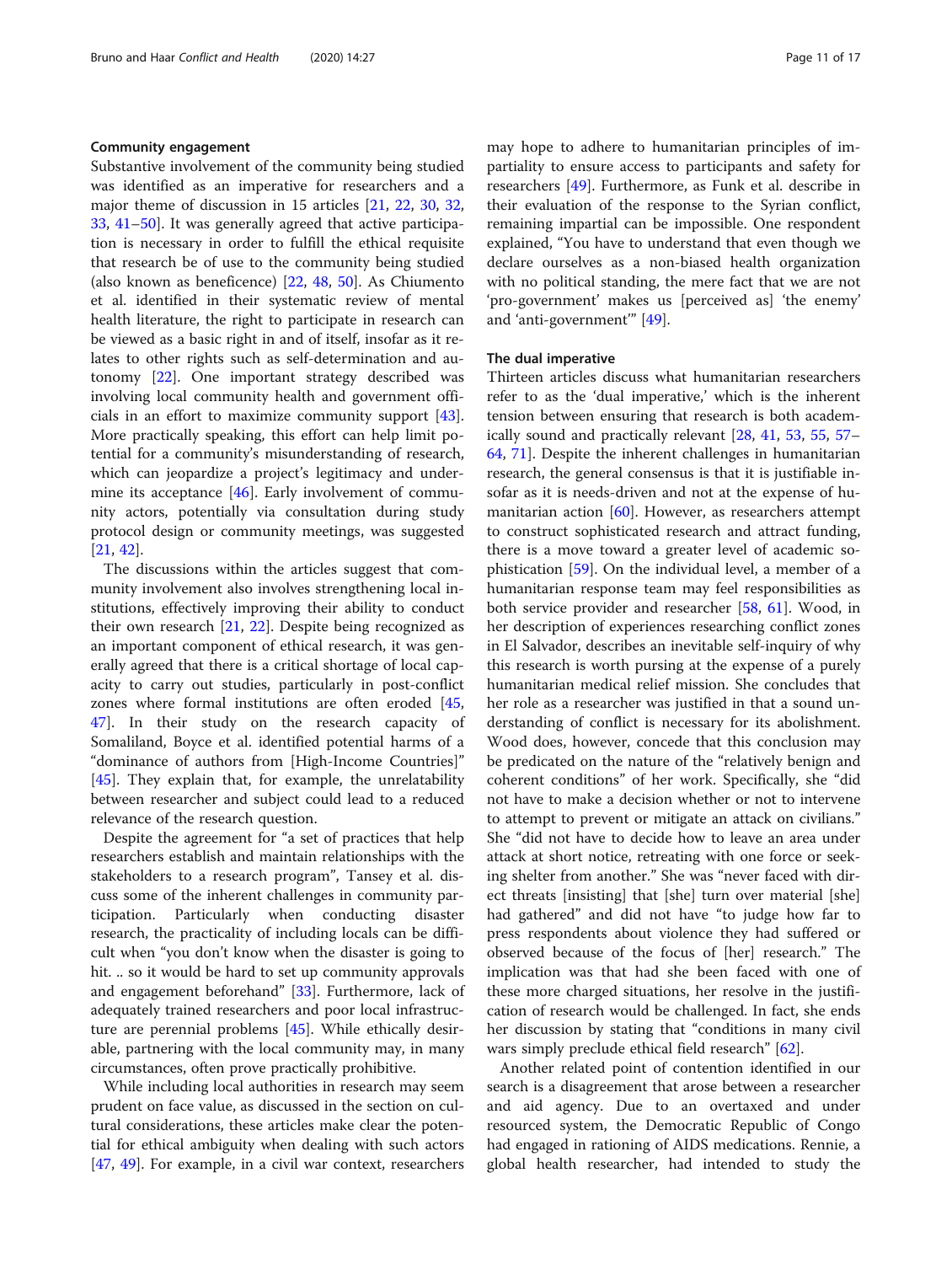community attitudes toward this practice [\[55](#page-16-0)]. Feeling rationing medications to be unethical, the aid agency Médecins Sans Frontières (MSF), specifically MSF-Belgium, wrote a letter informing Rennie that they would not support his investigation [[55,](#page-16-0) [63\]](#page-16-0). They expressed concern that the research might be a form of acquiescence to the practice of drug rationing, which they see as antithetical to the humanitarian mission  $[63]$  $[63]$ . This tension between assessing an existing program and unintentionally bringing legitimacy to it is one of many practical conflicts in humanitarian research that requires further consideration.

#### Clinical trials in the humanitarian setting

Given that clinical trials are considered imperative for investigating medical interventions, many researchers advocate for these types of studies in the humanitarian setting. Thirteen articles explore the ethics of conducting clinical trials in the humanitarian setting [[27,](#page-15-0) [29](#page-16-0), [30](#page-16-0), [36,](#page-16-0) [38](#page-16-0), [46,](#page-16-0) [51](#page-16-0)–[56](#page-16-0), [63\]](#page-16-0). Lanini et al. make the point that the principle of clinical equipoise should apply in the humanitarian setting as in any other, making randomized controlled trials (RCTs) the most ethical way to conduct research in this situation, using the recent Ebola outbreak and subsequent drug trials to illustrate their point [\[51\]](#page-16-0). With respect to Ebola, Perez et al. make the claim that, given the lethality of the disease, not including pregnant women and children (two groups often excluded from trials on grounds of inherent vulnerability) in Ebola trials is unethical [\[46\]](#page-16-0). This, however, presupposes a benefit to the experimental arm of a hypothetical trial, which would violate the principle of clinical equipoise and thus Lanini et al.'s justification of clinical trials outlined above [\[51\]](#page-16-0). Salerno et al. argue that the unique circumstances of conducting research in humanitarian settings necessitates that the researcher be less stringent in terms of study design. As the authors explain, "the recipients of experimental interventions, locations of studies, and study design should be based on the aim to learn as much as we can as fast as we can without compromising patient care or health worker safety, with active participation of local scientists, and proper consultation with communities" [[52](#page-16-0)].

Again, with a focus on the recent Ebola outbreak, Calain makes an argument that insistence on RCTs, in which, by definition, one group of participants will be denied the experimental treatment, equates to a preference toward a collective interest (i.e. societal) over the individual (i.e. the patient) which could violate the basic principle of beneficence [\[53](#page-16-0)]. For Calain, in the face of a catastrophic illness like Ebola, randomization of interventions is seen as a "tragic choice" for humanitarian workers [[53\]](#page-16-0). Furthermore, as Schopper et al. explained, there is justifiable concern that clinical trials during such an epidemic, which require significant amounts of resources and planning, would detract from the crucial work of directly caring for patients in a resource limited setting [\[29\]](#page-16-0).

#### Informed consent

Like formal ethical review, informed consent is another core component of modern research ethics and was separately discussed in ten articles [\[21](#page-15-0)–[23,](#page-15-0) [27](#page-15-0), [37,](#page-16-0) [38](#page-16-0), [44](#page-16-0), [46,](#page-16-0) [65](#page-16-0), [66\]](#page-16-0). Our results highlight several unique considerations when contemplating informed consent in humanitarian settings. For example, Western norms of written consent might be impossible if research is carried out in a population with low literacy rates or when written consent can violate the need for complete anonymity or expeditious research [\[21](#page-15-0), [22](#page-15-0), [44\]](#page-16-0). Controversy surrounding traditional ideas of informed consent were highlighted by Chiumento et al. in their literature review [[22\]](#page-15-0). The authors explain that despite the general consensus that informed consent was central to ethical research, there were some authors who emphasized a more informal process that considered "consent as a partnership between researchers and participants" [\[22](#page-15-0)]. Some authors surveyed in the study supported flexibility in informed consent by utilizing a "consent framework" that presumably ensures norms such as autonomy and capacity, but allows some latitude for the researcher to adapt to the circumstances. Germane to this point is what Black et al. describe as "dynamic consent"—where a participant's willingness to be involved in a project is constantly reassessed [\[44](#page-16-0)].

Chiumento et al. explain that because of cultural norms, the typical processes of consent may be undesirable or even impossible  $[21]$  $[21]$ . In their case study of research conducted in a post-conflict setting in South Asia, they explain that the procurement of informed consent first required permission from gatekeepers (i.e. household males and village elders) [[21\]](#page-15-0). They outline the concept of negotiated consent in which collaboration with researchers helps to distil what exactly culturally specific consent would look like and proceed with an adhoc consent process [[21](#page-15-0)].

Our results suggest that special attention be paid to informed consent during clinical trials conducted in the humanitarian setting [[29](#page-16-0), [46,](#page-16-0) [51](#page-16-0)]. Particularly illustrative is the idea of informed consent for experimental therapies during the Ebola outbreak in West Africa in 2014– 2015  $[46]$  $[46]$ . Authors raise the question as to whether or not informed consent, free of coercion, can really be possible when potential subjects are faced with such a deadly disease [[23](#page-15-0)].

The use of participatory visual methods (PVM) poses specific challenges with regard to informed consent. The methods ask researchers to encourage subjects to engage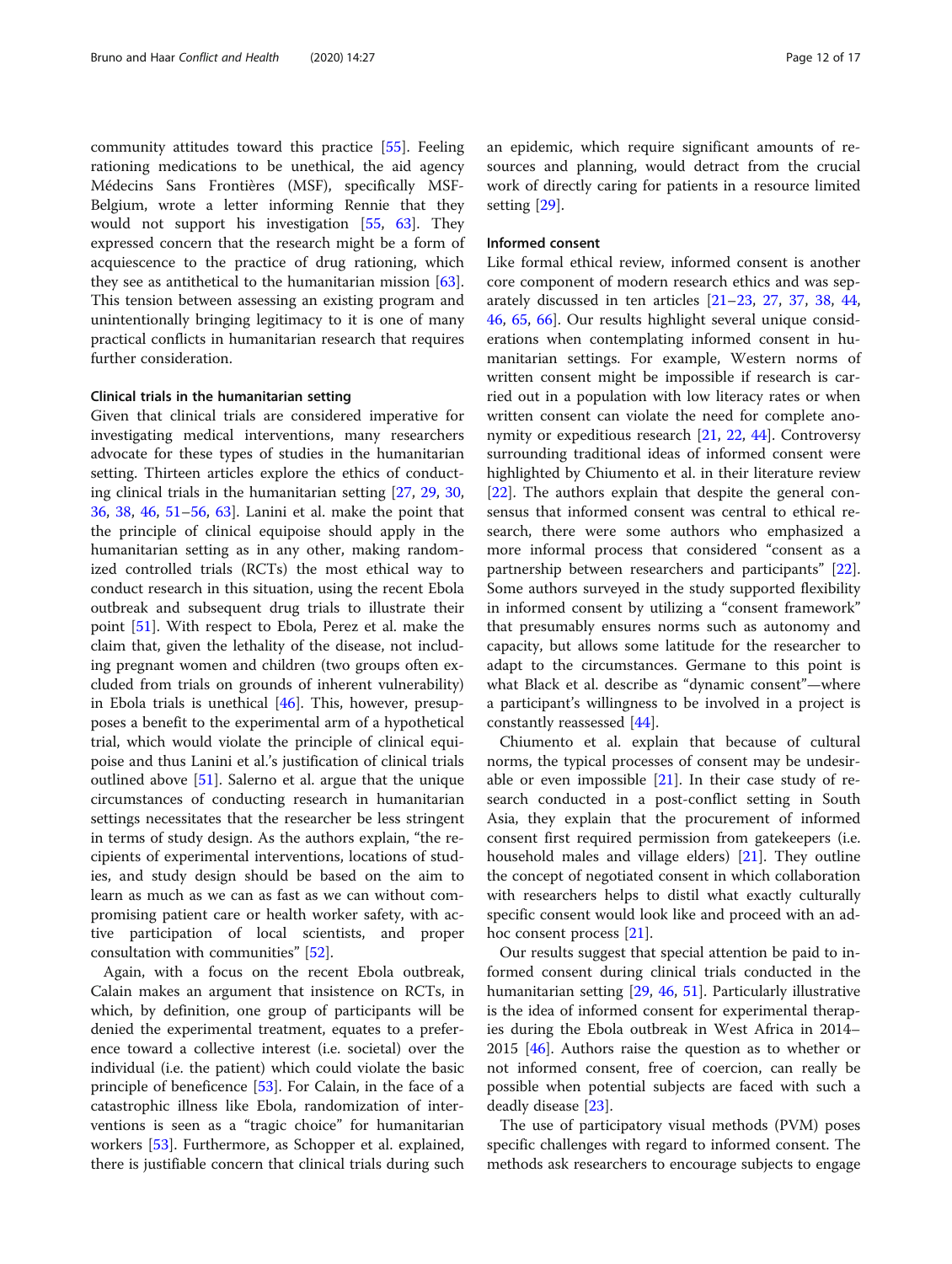in creative forms of communication and expression, such as drama, photography, film, drawing, design, creative writing and music. The products can then be used to engage the community and answer research questions.

However, as participants are synthesizing novel content during the study, and are often encouraged to draw on traumatic experiences as inspiration for this content, fully informed consent is impossible. This is because neither participants nor investigators can completely anticipate which direction their facilitated creative endeavors might turn [[44,](#page-16-0) [65\]](#page-16-0). This type of research may require more creative or dynamic forms of consent such as frequent check-ins with participants, or "dynamic consent", as described above.

#### Cultural considerations

The importance of strong appreciation, humility, and understanding of local culture was discussed to a robust degree in six articles [\[21](#page-15-0), [47](#page-16-0), [50,](#page-16-0) [57](#page-16-0), [64](#page-16-0), [67\]](#page-16-0). As Black et al. explain, research can only be legitimate if it accepts the people as central actors [[57](#page-16-0)]. They describe how community and cultural dynamics may be vital to ensuring that the products of research not be utilized in perverse ways [\[57](#page-16-0)]. The authors explain that analyzed and interpreted data on a particular population could be of strategic value to belligerents in a conflict setting [\[57](#page-16-0)]. This notion presents an obvious ethical challenge as it has the potential to make researchers active participants in conflict or surveillance. One may conclude that the solution is for researchers to refuse to share data with any local authorities. This, however, conflicts with what Ditton et al. refer to as a vital aspect of ethical field research, namely "the importance that the researcher has an appropriate relationship with the legitimate gatekeepers [and policy makers] of a field site" [\[47\]](#page-16-0). As the authors note, local authorities may have perfectly legitimate reasons for demanding cooperation and transparency from researchers. For example, in Thailand, government control of researchers might be justifiable since they espouse it as necessary to ensure that the local population is the ultimate beneficiaries of the research produced within their communities. The government, being responsible for the public's well-being, argues that having some control over research activities is necessary for them to meet this responsibility [[47](#page-16-0)].

Despite general agreement about the importance of respect for local customs, there is more ambivalence toward which, if any, customs might justifiably be ignored. Bennouna et al. in their survey of researchers explain that 15% of respondents did not believe that local attitudes should be taken into account when deciding on including children in a study, because "what if they tell us not to listen to children?" implying that local norms should not preclude children from having a right to be heard [\[67](#page-16-0)]. In contrast, Chiumento et al. suggest "that ethical conduct of research does not equate to importing cultural norms." The authors continue to describe a common "ethically charged dilemma" in which consent or access to participants first requires permission from a "gatekeeper." Cultural norms may dictate that (often male) household or community leaders are to make decisions in terms of participation and access to research, depriving some members of the community of basic "ethic and human rights norms" such as autonomy and the right to participate or refuse  $[21]$ . These points highlight an unanswered question regarding the universality of ethical principles.

Not only might respect for cultural norms be inherently ethically desirable, but it may also be important for ensuring community participation. As Mfutso-Bengo et al. explain, respect for cultural norms may be necessary "to ensure active community involvement as the community does not perceive overt threats to their way of life" [\[50](#page-16-0)]. Balancing fundamental ethical principles of inclusion and autonomy with cultural norms, the articles agree, requires deep cultural understanding.

#### Risks to researchers

Five of our included articles discuss the potential risk to researchers working in a humanitarian setting [[21,](#page-15-0) [23](#page-15-0), [49,](#page-16-0) [68,](#page-16-0) [69](#page-16-0)]. With the inherent instability of many of these contexts, Chiumento et al. summarize the wide range of potential risks to the wellbeing of researchers, stating that "threats to physical safety; risk of psychological distress; potential for accusations of improper behavior; and increased exposure to everyday risks such as infectious illnesses or accidents" must be recognized [[21\]](#page-15-0). The very nature of conducting research in disaster settings exposes researchers to the potential of witnessing "human carnage and physical destructiveness" [\[23](#page-15-0)]. While researchers have personal decision-making responsibilities, host organizations must also acknowledge their obligations to provide security and mitigate risks while ensuring the researchers are fully informed of potential dangers [\[23,](#page-15-0) [69\]](#page-16-0).

#### Child participation

Child participation in research was discussed in four articles [[43](#page-16-0), [65](#page-16-0), [67](#page-16-0), [70](#page-16-0)]. There was a general consensus that despite being particularly vulnerable, researchers had an ethical responsibility to include children in their studies. This action is necessary, the authors conclude, in order to ensure that children's voices are heard and that they are not excluded from potential benefits of the research [[67\]](#page-16-0).

D'Amico et al. explain "researchers need to develop specific approaches that ensure children understand the benefit of participating voluntarily in research and that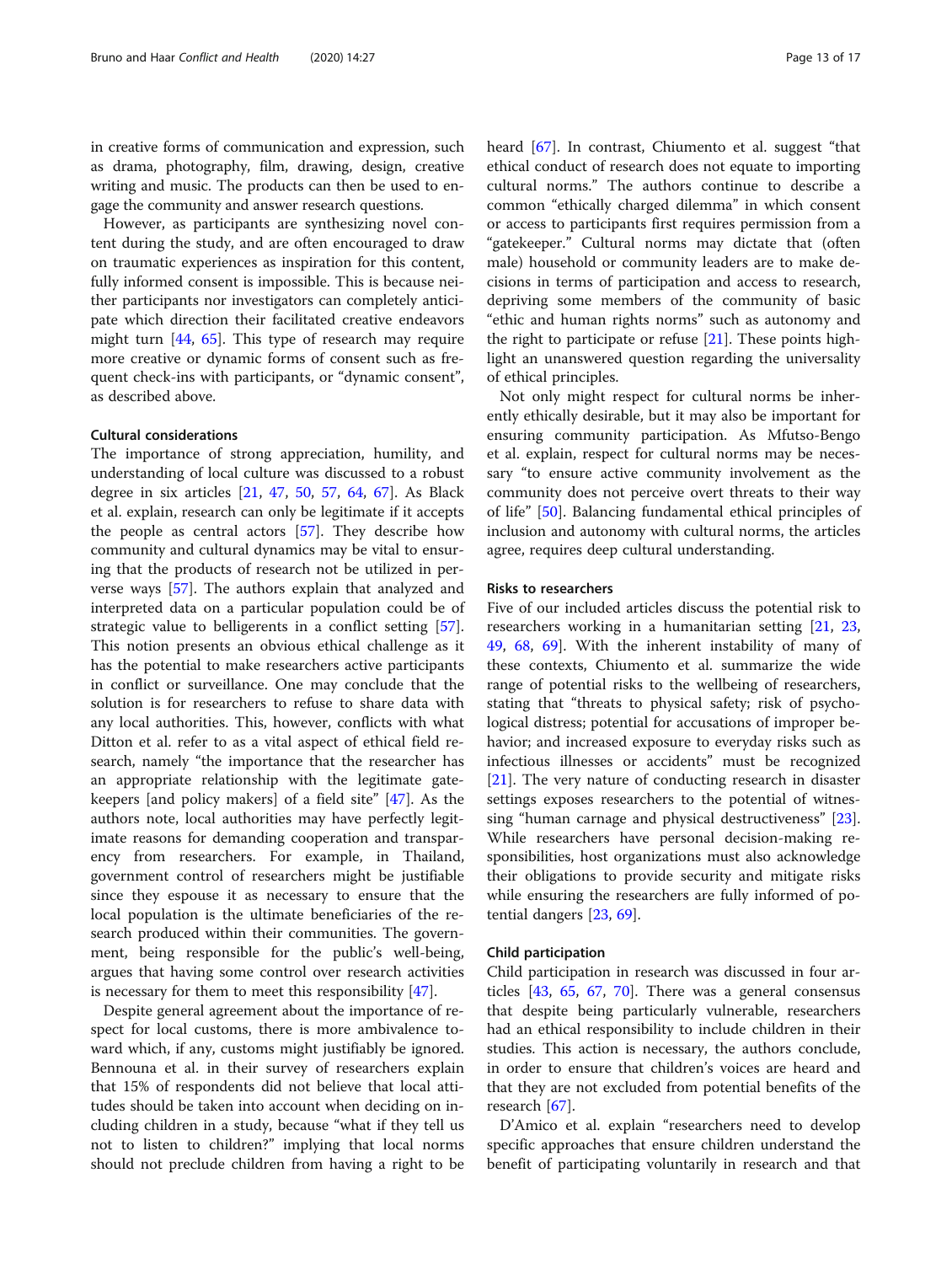consent is informed and an ongoing process" [\[65\]](#page-16-0). The challenge, however, as the authors explain, is that through research, particularly qualitative forms such as PVM, "dangerous emotional terrain" might be breeched [[65\]](#page-16-0). The implication is that it is difficult to know whether anyone can fully consent to these unforeseen emotional responses, especially children.

#### Data ownership

Two articles describe the unique ethical concerns surrounding data ownership when conducting research in the humanitarian setting [[45,](#page-16-0) [57\]](#page-16-0). Often, none of the researchers in question are from the communities being studied, so the potential ethical pitfalls of an abusive extractive nature of data collecting might be created [\[45](#page-16-0)]. The concern arises when researchers from high-income countries collect data on lower income communities and the ultimate benefits are seen in the former [[57\]](#page-16-0).

#### Mental health

Mental health research, which was discussed in two articles, has some unique features, which create special ethical issues [[21,](#page-15-0) [22](#page-15-0)]. For example, Chiumento et al. describe how community mistrust, stigma and paranoia can be particularly significant with regard to mental health, complicating mental health research [\[21\]](#page-15-0). There is also a particular importance for confidentiality and anonymity during mental health research given the potential for discrimination and stigmatizing behavior [\[22](#page-15-0)].

#### **Discussion**

With the drive toward professionalization of humanitarian practice comes a need to develop a strong evidence base. While the latter half of the twentieth century has seen promising trends in favor of ethical standards for research, the unique conditions of humanitarian work and the particular vulnerabilities of the communities being studied makes exploration of humanitarian research ethics imperative. The time-sensitive nature of the work in combination with complex cultural and security dynamics makes conducting research in the humanitarian setting inherently difficult from an ethical perspective.

Efforts to better understand the nexus between research and humanitarian emergencies are expanding. Other research, including an ongoing review of ethics of humanitarian research and more focused analyses of ethics among specific crises will service to expand this knowledge base [[72\]](#page-16-0). We hope that this paper, representing a broad review and meta-ethnographic analysis of ethical issues in research over more than two decades, strengthens ethical processes and decision making in the humanitarian sector.

Among the 52 articles included in the analysis, 10 major themes regarding the ethics of humanitarian

research were extracted for future analysis. In our qualitative analysis of the articles, we found a general acceptance by authors that the increased vulnerabilities of crisis-affected populations lead to several unique issues. Though identified and described in our search, many of these issues have yet to be adequately resolved in a way that might be useful to further researchers. For example, with regard to respect for local cultural norms, our results highlight a unique conflict between a cultural or political demand to share research with a local authoritative body and moral or ethical apprehensions to do so [[47,](#page-16-0) [57\]](#page-16-0). Authors identified both acceptable and unacceptable reasons for an authoritative body to demand access to research [[47,](#page-16-0) [57\]](#page-16-0). The researcher must then decide whether they cooperate with authorities by sharing products of their research, and risk being complicit in less socially desirable actions, or refuse and risk access to their study population, potentially depriving them of the fruits of their work. And to the related point embodied in the disagreement between MSF-Belgium and Rennie, controversy persists as to whether cooperating with an authoritative body to study a practice in which they are engaged suggests support of that practice [[55](#page-16-0), [63\]](#page-16-0). Further exploration of these questions is essential as the role of research on humanitarian response expands.

Our results suggest that themes of cultural considerations, community engagement and mental health research incorporate ethical dilemmas related to cultural relativism. Accepting cultural norms such as gaining a husband's consent for his wife's participation in a research study, or excluding children from a research project on the grounds that including them is too high risk, equates to denying some of the fundamental principles of ethical research. Therefore, researching these populations may mean conceding to certain undesirable cultural norms and rejecting others that would require the researcher to compromise ethical standards. But where should the line be drawn? What guiding principles can future researchers employ? Bennouna et al.'s survey, which revealed most researchers claimed they would, if necessary, ignore local customs and include a child's point of view in a study might help answer the question [[67\]](#page-16-0). More of this type of research needs to be done in order to identify and resolve potential conflicts of local norms and traditional research ethics.

A surprising result of our study was that some researchers held the view that certain components of traditional, modern research ethics, such as formal consent, may be applied less rigidly in the humanitarian setting [[21,](#page-15-0) [22](#page-15-0), [44](#page-16-0)]. For example, arguments have been made that any consent is impossible in the case of experimental treatment for Ebola victims, and the failure to meet traditional standards should not preclude one from conducting this research [[52\]](#page-16-0). On the other hand, there may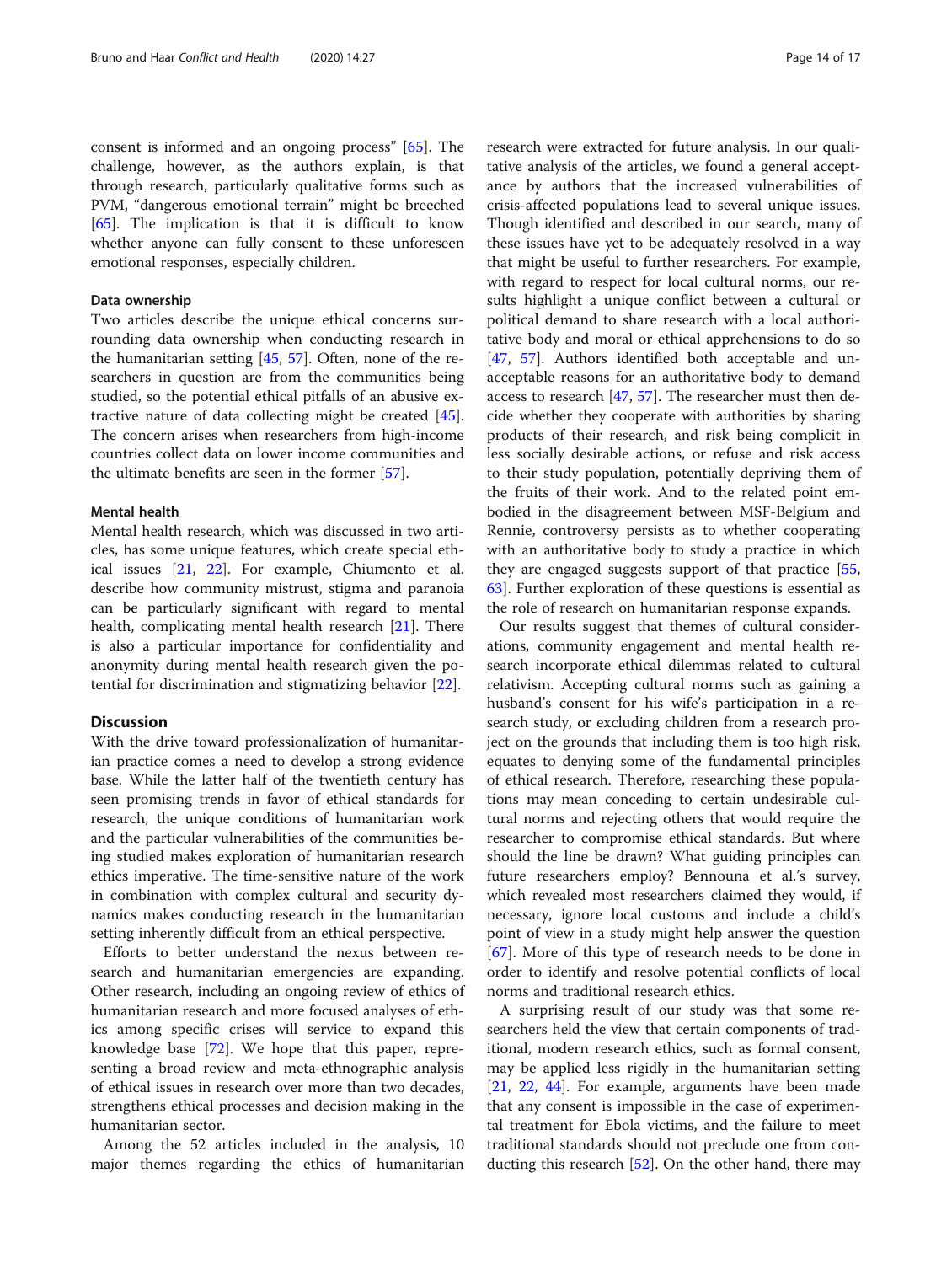<span id="page-14-0"></span>be certain universal ethical principles of conducting research that should never be compromised. Exactly which principles these are, if any, have yet to be elucidated.

There are further unanswered questions with regard to the involvement of local institutions. Though our results point to a general agreement about the magnanimity of significant local involvement in research, including the development of local capacity for such work the inherent challenges have yet to be addressed [[27,](#page-15-0) [33\]](#page-16-0). Humanitarian research is often conducted in places with little or no infrastructure and limited numbers of qualified researchers. Including local aid workers as researchers, solely for the inherent value of doing so, may prove costly and distract from other research mandates and aid delivery, particularly in disaster relief. As Tansey et al. put it, "while the global health research literature strongly endorses community engagement in all research, there have been few suggestions for overcoming challenges to carrying it out in the disaster setting" [\[33](#page-16-0)]. Future work must come to terms with this inevitable conflict of ideals.

Despite the unavoidable ethical challenges, the results of this systematic review suggest that not only is it possible to conduct research in this context, but there is an ethical obligation to do so [\[41,](#page-16-0) [48\]](#page-16-0). If the global community is compelled to provide assistance in the form of humanitarian action, than those in the humanitarian field must acknowledge the responsibility to develop rational, evidence-based approaches that are, at their core, ethically responsible [[41\]](#page-16-0). This impulse is reflected in our results, which demonstrate an increasing number of publications on humanitarian research ethics since the inception of the Sphere project. The growing body of literature bodes well for researchers looking to ground their future work in a strong ethical foundation.

We would like to note, however, that the vast majority of articles included in this study were from high-income and Western countries. This highlights a finding in the research itself—that community participation and involvement of researchers from the countries and regions affected by crisis is limited. Addressing this inequity should be prioritized as the field of humanitarian research ethics progresses.

It should be noted that our study has limitations. We attempted to conduct a comprehensive review of the literature with a systematic review, augmented by known grey literature, but may have missed some potentially relevant literature that did not fit the search terms and was not identified via the grey literature review. This review is based primarily on published research literature and may exclude operational or programmatic reports with valuable insights. Also, though our initial search did include book chapters via the Scopus database, and dozens of chapters have been written on the subject,

relatively few were screened into our final list of included literature. The reason for this is not immediately apparent. The authors did note a relative difficulty in the searching for and screening of book chapters when compared with other types of articles. This may have lead to a preferential selection of the latter type of literature, at the expense of the former.

The selection of papers was systematic and reproducible, and the analysis of those papers relied on standard qualitative methods. While the analysis may be considered less reproducible, we utilized a standardized interpretive methodology that would reliably highlight the critical findings and points within the papers as evidenced by the strong consensus between the authors (WB and RH) on almost every inclusion and exclusion decision. Though the limited literature base makes drawing firm conclusions difficult, the consistency of issues raised between and within the articles confirms the importance of the major themes elicited in this analysis.

#### Conclusion

This study represents one of only very few attempts at a systematic review of research ethics in the humanitarian setting. We identified an increase in articles with robust ethical discussions particularly in the past few years. This promising trend could lead to further clarification and stronger ethical grounding of future research. Our data also highlight a number of unanswered questions related to fundamental conflicts that are unique to conducting research in the humanitarian setting. There is a clear need for further research and debate addressing these, and other important questions, such as: When is it appropriate to share data with local authorities? At what point should a researcher abandon a cultural relativistic point of view for an absolutist one? In a modern day humanitarian setting, what components of traditional ethics review may be anachronistic? How can researchers include local stakeholders as co-investigators when they may lack the training or infrastructure to do so? Mechanisms to translate these discussions into practical guidelines will need to be strengthened if the ideals of the Sphere Project are to be realized.

#### Appendix

Search terms for systematic review of humanitarian research ethics

- 1. (Humanitarian OR "Global health") AND (disaster OR emergency OR conflict) AND (ethic\* OR bioethic\* OR "human rights" OR rights) AND (research OR "program evaluation" OR "monitoring and evaluation" OR investigation) [MeSH terms].
- 2. (disaster) AND (ethic\* OR bioethic\* OR "human rights" OR rights) AND (research OR "program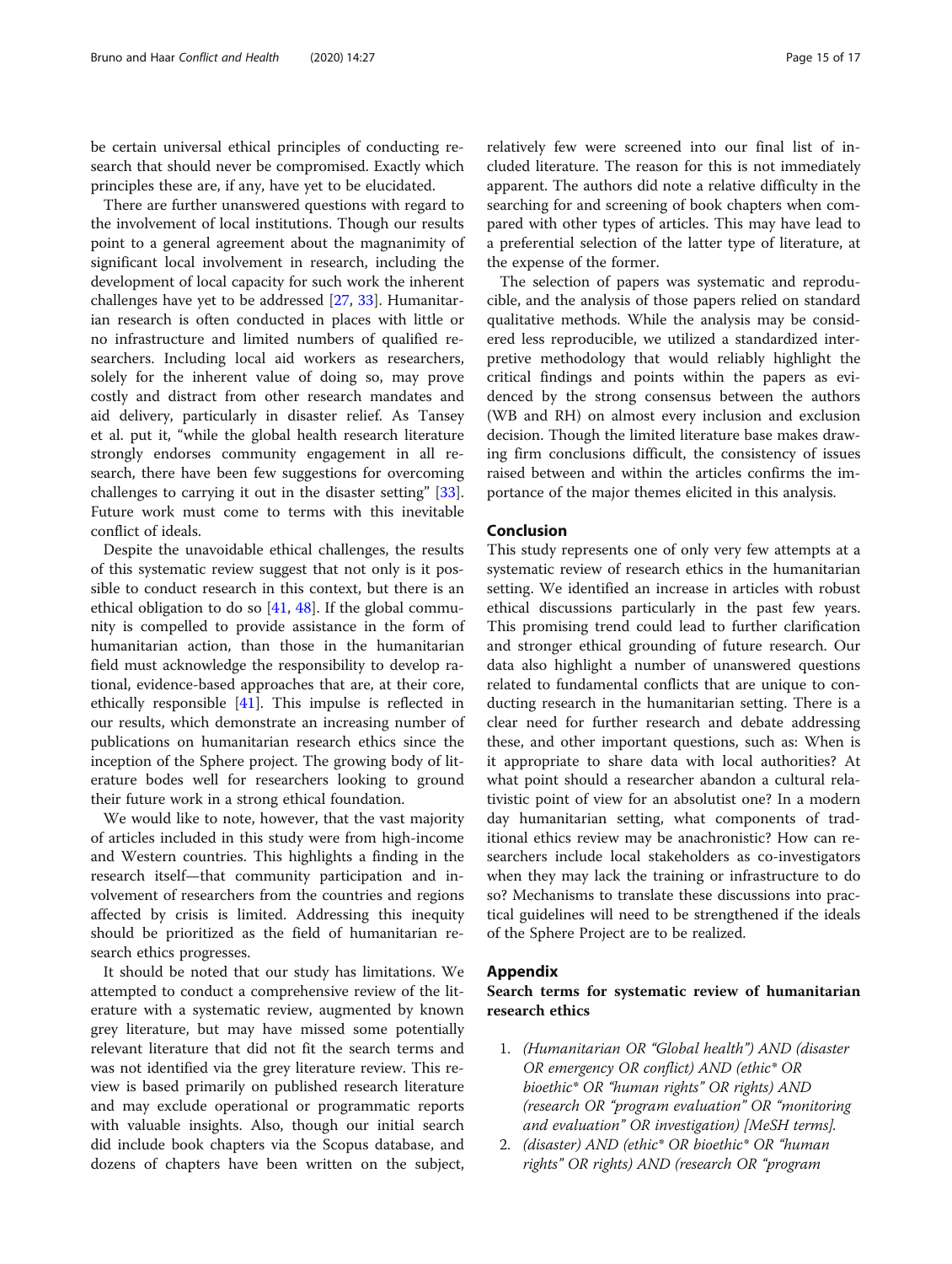<span id="page-15-0"></span>evaluation" OR "monitoring and evaluation" OR investigation) [MeSH terms]. Disaster medicine/ [MeSH]

#### Supplementary information

Supplementary information accompanies this paper at [https://doi.org/10.](https://doi.org/10.1186/s13031-020-00282-0) [1186/s13031-020-00282-0](https://doi.org/10.1186/s13031-020-00282-0).

Additional file 1: Supplementary Table 1. PRISMA Checklist.

#### Abbreviations

ERB: Ethical Review Board; LMIC: Low and Middle Income Countries; MSF: Médecins Sans Frontières; RCT: Randomized Clinical Trial; WHO: World Health Organization

#### Acknowledgements

We would like to acknowledge Parveen Parmar and Len Rubenstein for support in developing the conceptual framework of this study.

#### Authors' contributions

WB was primarily responsible for writing the manuscript and co-coordinated study design, data analysis, and data interpretation and contributed to data collection. RH designed the study, contributed to data analysis, data interpretation, and writing. All authors have reviewed the submitted manuscript and approved the final version of the manuscript for submission.

#### Funding

There was no funding for this research.

#### Availability of data and materials

The datasets generated and/or analyzed during the current study are available as tables in the manuscript.

#### Ethics approval and consent to participate

This review of published literature did not require ethical review.

#### Consent for publication

Not applicable.

#### Competing interests

The authors declare that they have no competing interests.

#### Author details

<sup>1</sup>Department of Emergency Medicine, University of Southern California, Keck School of Medicine, Los Angeles, USA. <sup>2</sup>Division of Epidemiology and Biostatistics, School of Public Health, Research Fellow, Human Rights Center, School of Law, University of California at Berkeley, Berkeley, USA.

#### Received: 18 September 2019 Accepted: 13 May 2020 Published online: 24 May 2020

#### References

- 1. Global Humanitarian Overview. United Nations Coordinated Support to Pepole Affected by Disaster. 2019 [https://www.unocha.org/sites/unocha/](https://www.unocha.org/sites/unocha/files/GHO2019.pdf) [files/GHO2019.pdf.](https://www.unocha.org/sites/unocha/files/GHO2019.pdf) Accessed 15 Feb 2020.
- 2. UNHCR Yemen emergency. Available from: [https://www.unhcr.org/en-us/](https://www.unhcr.org/en-us/yemen-emergency.html) [yemen-emergency.html.](https://www.unhcr.org/en-us/yemen-emergency.html) Accessed 31 Jan 2019.
- 3. WHO Bangladesh Rohingya crisis. Word Health Organization. 2019. [https://](https://www.who.int/emergencies/crises/bgd/en/) [www.who.int/emergencies/crises/bgd/en/](https://www.who.int/emergencies/crises/bgd/en/). Accessed 31 Jan 2019.
- 4. Rysaback-Smith H. History and principles of humanitarian action. Turkish J Emerg Med. 2015;15(Suppl):5–7.
- 5. Davey E, Borton J, Foley M. A history of the humanitarian system Western origins and foundations. 2013. [https://www.odi.org/publications/7535](https://www.odi.org/publications/7535-history-humanitarian-system-western-origins-and-foundations) [history-humanitarian-system-western-origins-and-foundations.](https://www.odi.org/publications/7535-history-humanitarian-system-western-origins-and-foundations) Accessed 15 Feb 2020.
- 6. Eriksson J, Adelman H, Borton J, Christensen H, Kumar K, Suhrke A, et al. The international response to conflict and genocide: lessons from the Rwanda experience synthesis report joint evaluation of emergency assistance to Rwanda. Organisation for economic co-operation and development. 1996.

[https://www.oecd.org/countries/rwanda/50189495.pdf.](https://www.oecd.org/countries/rwanda/50189495.pdf) Accessed 15 Feb 2020.

- 7. Buchanan-Smith M. How the Sphere Project Came into Being: A Case Study of Policy-Making in the Humanitarian Aid Sector and the Relative Influence of Research. 2003. Overseas Development Institute. [https://www.odi.org/](https://www.odi.org/sites/odi.org.uk/files/odi-assets/publications-opinion-files/176.pdf) [sites/odi.org.uk/files/odi-assets/publications-opinion-files/176.pdf](https://www.odi.org/sites/odi.org.uk/files/odi-assets/publications-opinion-files/176.pdf). Accessed 15 Feb 2020.
- 8. Blanchet K, Ramesh A, Frison S, Warren E, Hossain M, Smith J, et al. Evidence on public health interventions in humanitarian crises. Lancet. 2017; 390(10109):2287–96.
- 9. Reverby SM. Ethical failures and history lessons: the U.S. Public Health Service research studies in Tuskegee and Guatemala. In: Public Health Reviews. 2012. [https://publichealthreviews.biomedcentral.com/track/pdf/10.1](https://publichealthreviews.biomedcentral.com/track/pdf/10.1007/BF03391665) [007/BF03391665.](https://publichealthreviews.biomedcentral.com/track/pdf/10.1007/BF03391665) Accessed 15 Feb 2020.
- 10. Hunt M, Schwartz L, Pringle J, Boulanger R, Nouvet E, O'Mathúna D, et al. A research agenda for humanitarian health ethics. PLOS Curr. 2014. [https://doi.](https://doi.org/10.1371/currents.dis.8b3c24217d80f3975618fc9d9228a144) [org/10.1371/currents.dis.8b3c24217d80f3975618fc9d9228a144.](https://doi.org/10.1371/currents.dis.8b3c24217d80f3975618fc9d9228a144)
- 11. Hunt M, Tansey CM, Anderson J, Boulanger RF, Eckenwiler L, Pringle J, et al. The challenge of timely, responsive and rigorous ethics review of disaster research: views of research ethics committee members. PLoS One. 2016. [https://doi.org/10.1371/journal.pone.0157142.](https://doi.org/10.1371/journal.pone.0157142)
- 12. The Belmont Report: Ethical Principles and Guidelines for the Protection of Human Subjects of Research. The National Commission for the Protection of Human Subjects of Biomedical and Behavioral Research. 1978. [https://](https://www.hhs.gov/ohrp/regulations-and-policy/belmont-report/read-the-belmont-report/index.html) [www.hhs.gov/ohrp/regulations-and-policy/belmont-report/read-the](https://www.hhs.gov/ohrp/regulations-and-policy/belmont-report/read-the-belmont-report/index.html)[belmont-report/index.html.](https://www.hhs.gov/ohrp/regulations-and-policy/belmont-report/read-the-belmont-report/index.html)
- 13. Broussard G, Rubenstein LS, Robinson C, Maziak W, Gilbert S, DeCamp M. Challenges to ethical obligations and humanitarian principles in conflict settings: a systematic review. Int J Humanitarian Action. 2019;4:15.
- 14. Ethics in Complex Humanitarian Emergencies: Summary of a Workshop. National Research Council (US) Roundtable on the Demography of Forced Migration. Washington (DC): National Academies Press (US); 2002.
- 15. Leaning J, Guha-Sapir D. Natural Disasters, Armed Conflict, and Public Health. N Engl J Med. 2013;369:1836–42.
- 16. Liberati A, Altman DG, Tetzlaff J, Mulrow C, Gøtzsche PC, Ioannidis JPA, et al. The PRISMA statement for reporting systematic reviews and Meta-analyses of studies that evaluate health care interventions: explanation and elaboration. BMJ. 2009;339:b2700.
- 17. Noblit GW, Hare RD. Meta-ethnography: synthesizing qualitative studies. Newbury Park: Sage Publications; 1988.
- 18. MacEachen E, Clarke J, Franche R-L, Irvin E, Workplace-based Return to Work Literature Review Group. Systematic review of the qualitative literature on return to work after injury. Scand J Work Environ Health. 2006;32:257–69.
- 19. Campbell R, Pound P, Pope C, Britten N, Pill R, Morgan M, et al. Evaluating meta-ethnography: a synthesis of qualitative research on lay experiences of diabetes and diabetes care. Soc Sci Med. 2003;56:671–84.
- 20. Britten N, Campbell R, Pope C, Donovan J, Morgan M, Pill R. Using meta ethnography to synthesise qualitative research: a worked example. J Health Serv Res Policy. 2002;7:209–15.
- 21. Chiumento A, Khan MN, Rahman A, Frith L. Managing ethical challenges to mental Health Research in post-conflict settings. Dev World Bioeth. 2016;16: 15–28.
- 22. Chiumento A, Rahman A, Frith L, Snider L, Tol WA. Ethical standards for mental health and psychosocial support research in emergencies: review of literature and current debates. Glob Health. 2017;13:41.
- 23. O'Mathúna DP. Conducting research in the aftermath of disasters: ethical considerations. J Evid Based Med. 2010;3:65–75.
- 24. Eckenwiler L, Pringle J, Boulanger R, Hunt M. Real-time responsiveness for ethics oversight during disaster research. Bioethics. 2015;29:653–61.
- 25. Falb K, Laird B, Ratnayake R, Rodrigues K, Annan J. The ethical contours of research in crisis settings: five practical considerations for academic institutional review boards and researchers. Disasters. 2019. [https://doi.org/](https://doi.org/10.1111/disa.12398) [10.1111/disa.12398](https://doi.org/10.1111/disa.12398).
- 26. Packenham JP, Rosselli RT, Ramsey SK, Taylor HA, Fothergill A, Slutsman J, et al. Conducting science in disasters: Recommendations from the NIEHS working group for special IRB considerations in the review of disaster related research. Environ Health Perspect. 2017;125:094503.
- 27. O'Mathúna D. Research ethics in the context of humanitarian emergencies. J Evid Based Med. 2015;8:31–5.
- 28. O'Mathúna D, Siriwardhana C. Research ethics and evidence for humanitarian health. Lancet. 2017;390:2228–9.